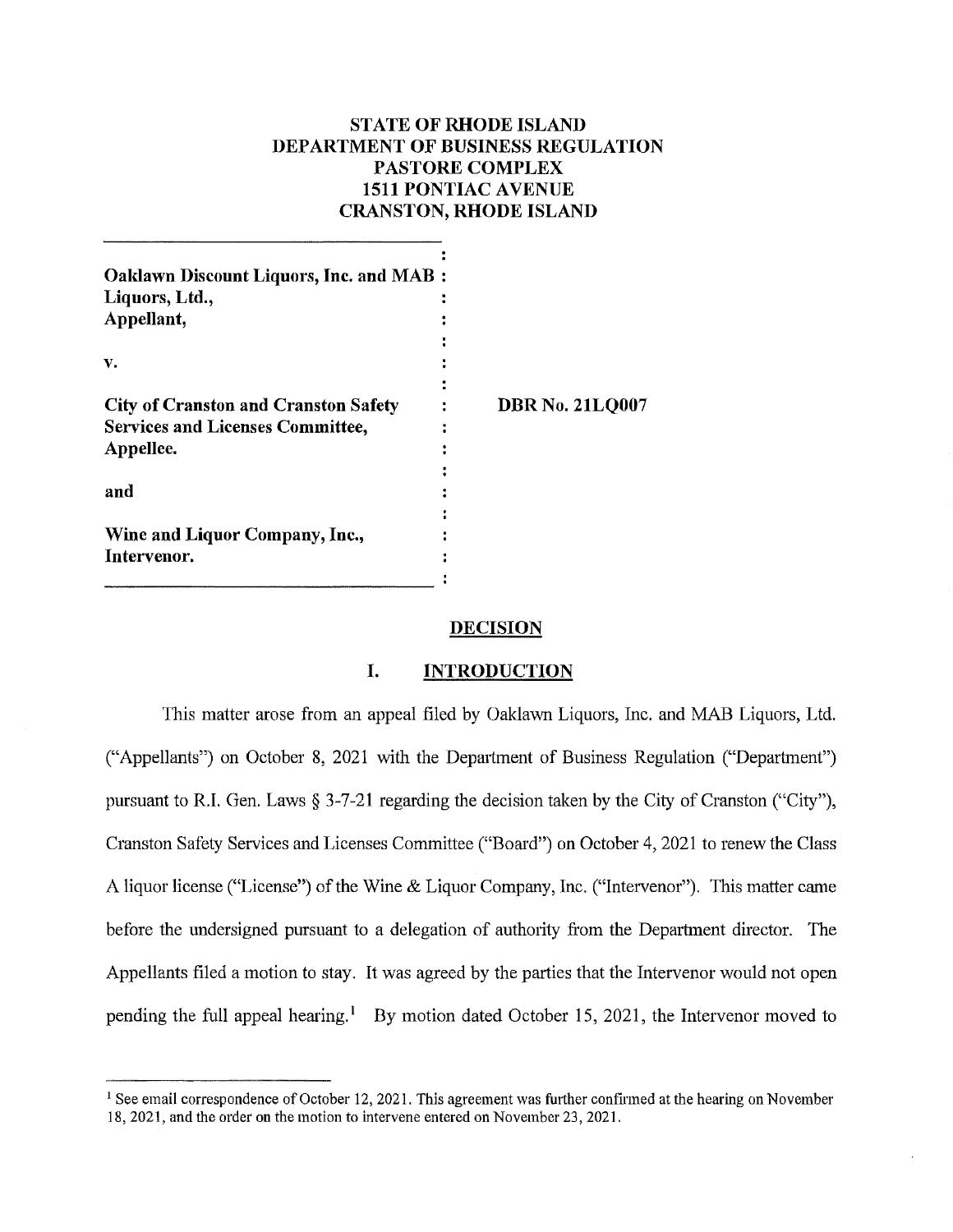intervene to which the Appellants and the Board did not object. The Intervenor's motion to intervene was granted by the undersigned on October 27, 2021.<sup>2</sup> By motion dated January 31, 2022, the Intervenor filed a motion to dismiss Oaklawn Discount Liquors, Inc. ("Oaklawn"). The full hearing on this matter was held on February 8, 2022. It was agreed that the Appellants would file an objection to the second motion to dismiss after hearing and that motion would be addressed in the decision. An objection to the second motion to dismiss was filed on February 14, 2022. All parties were represented by counsel, and briefs were timely filed by February 25, 2022.

### **II. JURISDICTION**

The Department has jurisdiction over this matter pursuant to R.I. Gen. § 3-5-1 *et seq.,* RI. Gen. Laws§ 3-7-1 *et seq.,* RI. Gen. Laws§ 42-14-1 *et seq.,* and RI. Gen. Laws§ 42-35-1 *et seq.* 

# **Ill. ISSUE**

Whether the License at issue should have been either transferred and/or renewed and/or whether it has been abandoned and/or is null and void.

# **IV. MATERIAL FACTS AND TESTIMONY**

The parties filed an agreed stipulation of facts ("ASOF") which is summarized as follows:<sup>3</sup>

1. The Intervenor is a duly organized corporation in the State of Rhode Island. Oaklawn Discount Liquors, Inc. is a duly organized corporation in the State of Rhode Island and was a holder of a Class A Liquor License in the City of Cranston at the time of the filing of this appeal. MAB Liquors, LTD is a duly organized corporation in the State of Rhode Island.

2. The Cranston Safety Services and Licenses Committee ("Board," *supra)* 1s a committee of the Cranston City Council.

3. The Board as a committee of the Cranston City Council is the duly authorized body responsible for approving the issuance and renewal of retail liquor licenses in the City of Cranston, including but not limited to Class A liquor licenses.

<sup>&</sup>lt;sup>2</sup> By motion dated October 15, 2021, Christy, LLC and Marley Rose, LLC moved to intervene to which the Appellants objected. That motion was denied by order dated November 23, 2021. By motion dated November 17, 2021, the Intervenor moved to dismiss this appeal to which the Board joined and to which the Appellants objected. That motion to dismiss was denied by order dated December 14, 2021.

<sup>&</sup>lt;sup>3</sup> See statement of stipulated facts filed February 7, 2022. Joint Exhibit One (1).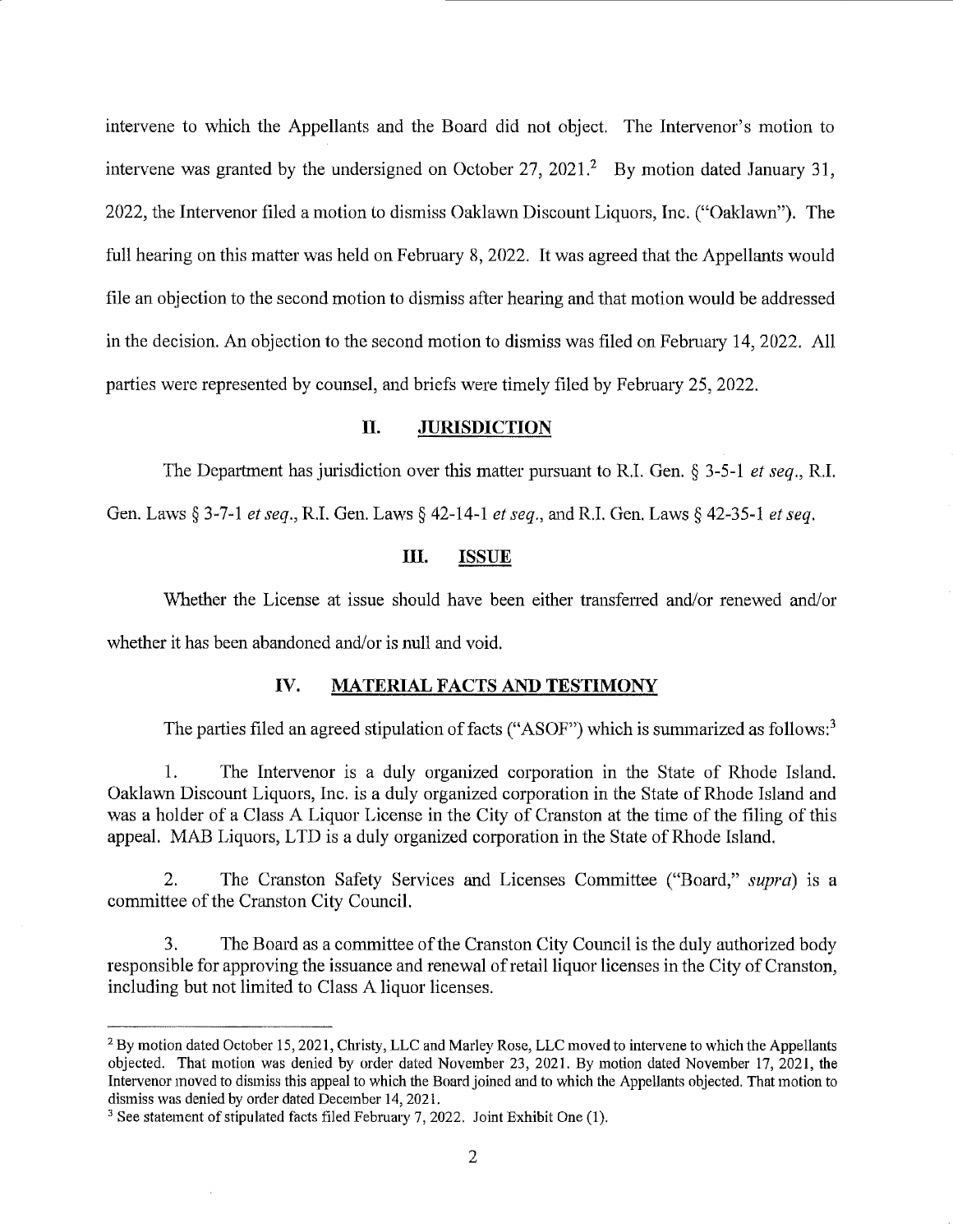4. The Intervenor is the holder of a Class A liquor license City of Cranston.<sup>4</sup>

5. MAB Liquors, LTD is the holder of a Class A liquor license in the City of Cranston.

6. Howard J. Clift III is a 51 % shareholder of the Intervenor and Deborah J. Marley owns the remaining 49% of the shares of the limited liability company.

7. The Intervenor formerly was located at 311 Warwick A venue in Cranston.

8. On March 7, 2016, the Board approved the transfer of the Class A liquor license to the Intervenor from Gagnier Associates, Inc. d/b/a Another Liquor Store which operated at that location.

9. The location transfer approval by the Board [was] without express conditions or restrictions.

10. The Intervenor's Class A liquor license was renewed by the Board on September 12, 2016 without express conditions or restrictions. The Intervenor's Class A liquor license was renewed by the Board on September 11, 2017 without express conditions or restrictions. The Intervenor's Class A liquor license was renewed by the Board on October 1, 2018 without express conditions or restrictions. The Intervenor's Class A liquor license was renewed by the Board on October 7, 2019 without express conditions or restrictions.

11. On November 4, 2019, the Board approved the location transfer of the Intervenor's Class A liquor license from 311 Warwick Avenue to 1458-1500 Oaklawn Avenue, Cranston.

12. During the transfer hearing, the Board placed no express restrictions or conditions on the location transfer from 311 Warwick Avenue to 1458-1500 Oaklawn Avenue.

13. The Intervenor's Class A liquor license was renewed by the Board on September 14, 2020 without an express statement of conditions or restrictions.

14. The Intervenor's Class A liquor license was renewed by the Board on October 4, 2021 without an express statement of conditions or restrictions.

15. The property ("Property") at 1458-1500 Oaklawn Avenue (referred to in part now known as 1350 Oaklawn Avenue) is owned by Christy, LLC (80%) and Marley Rose, LLC (20%)

16. Christy, LLC and Marley Rose, LLC acquired the Property on June 5, 2020 for the acquisition price of \$1,975,000.

<sup>4</sup>The parties agreed that this was an "agreed statement of the facts notwithstanding the appellants' legal arguments related to the status of the license."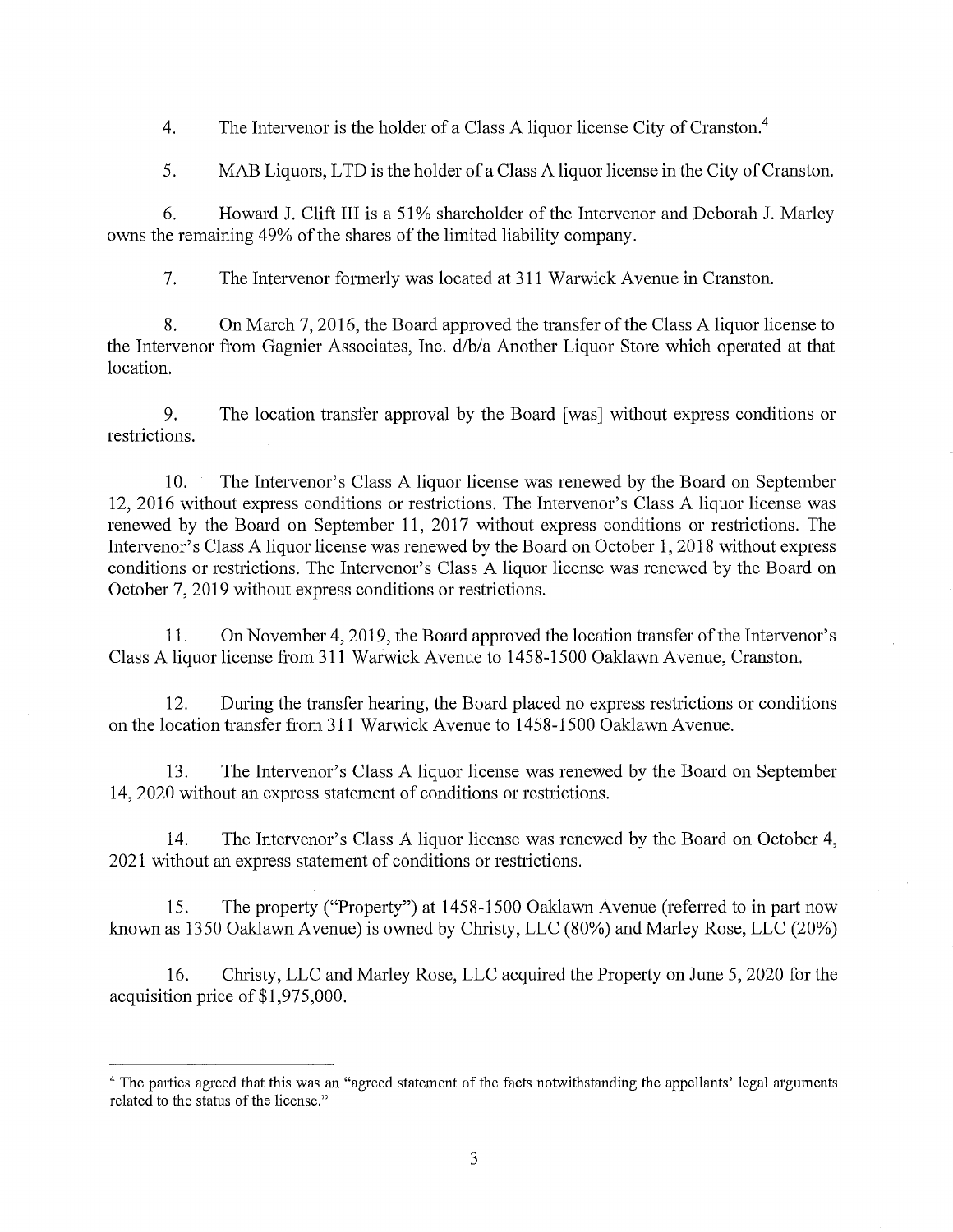17. The Intervenor signed a lease for retail space for its new liquor store on June 5, 2020 with Christy, LLC and Marley Rose, LLC. (Intervenor's Exhibit Six (6)).

18. Christy, LLC loaned the prior owner of the Property (The Jerome A. Geller Trust) \$100,000 that was secured by a mortgage on the Property recorded on January 30, 2020 in the Land Evidence Records of the City of Cranston in Book 5913 at page 83.

19. Other than the recorded mmigage, prior to June 5, 2020, neither Christy, LLC nor Marley Rose, LLC held an interest in the Property.

20. Prior to June 5, 2020, the Intervenor held no interest in the Property.

21. The Intervenor closed its store at 311 Warwick A venue in Cranston in April, 2020 and has not begun operation at the Property.

22. The Intervenor has not operated as a Class A Liquor sales establishment since April, 2020 while its landlord pursued the permitting and construction of the new store.

23. The Property included three  $(3)$  commercial and three  $(3)$  residential houses at the time of acquisition. The Cranston City Council rezoned a portion of the Property from a residential zone to a commercial zone by ordinance adopted on April 27, 2020.

24. The R.I. Department of Environmental Management issued a RIPDES Permit for the planned construction on the Property on July 14, 2020. (Intervenor's Exhibit Seven (7)).

25. On August 25, 2020, a demolition permit was issued by the City of Cranston for the Property. (Intervenor's Exhibit Eight (8)).

26. Christy, LLC and Marley Rose, LLC had all the buildings razed in the Fall of 2020 and are in the process of constructing a new building to house the Intervenor.

27. The R.I. Department of Transportation issued a Physical Alteration Permit for the planned construction on the Property on October 28, 2020. (Intervenor's Exhibit Nine (9)).

28. The Cranston Development Plan Review Committee issued its final approval for the planned construction on the Property on December 31, 2020. (Intervenor's Exhibit 11).

29. A building permit application was submitted to the Building Official of the City of Cranston for the new retail building on or about February 17, 2021.

30. A building permit was issued by the Building Official of the City of Cranston for the new retail building on May 10, 2021. (Intervenor's Exhibit 12).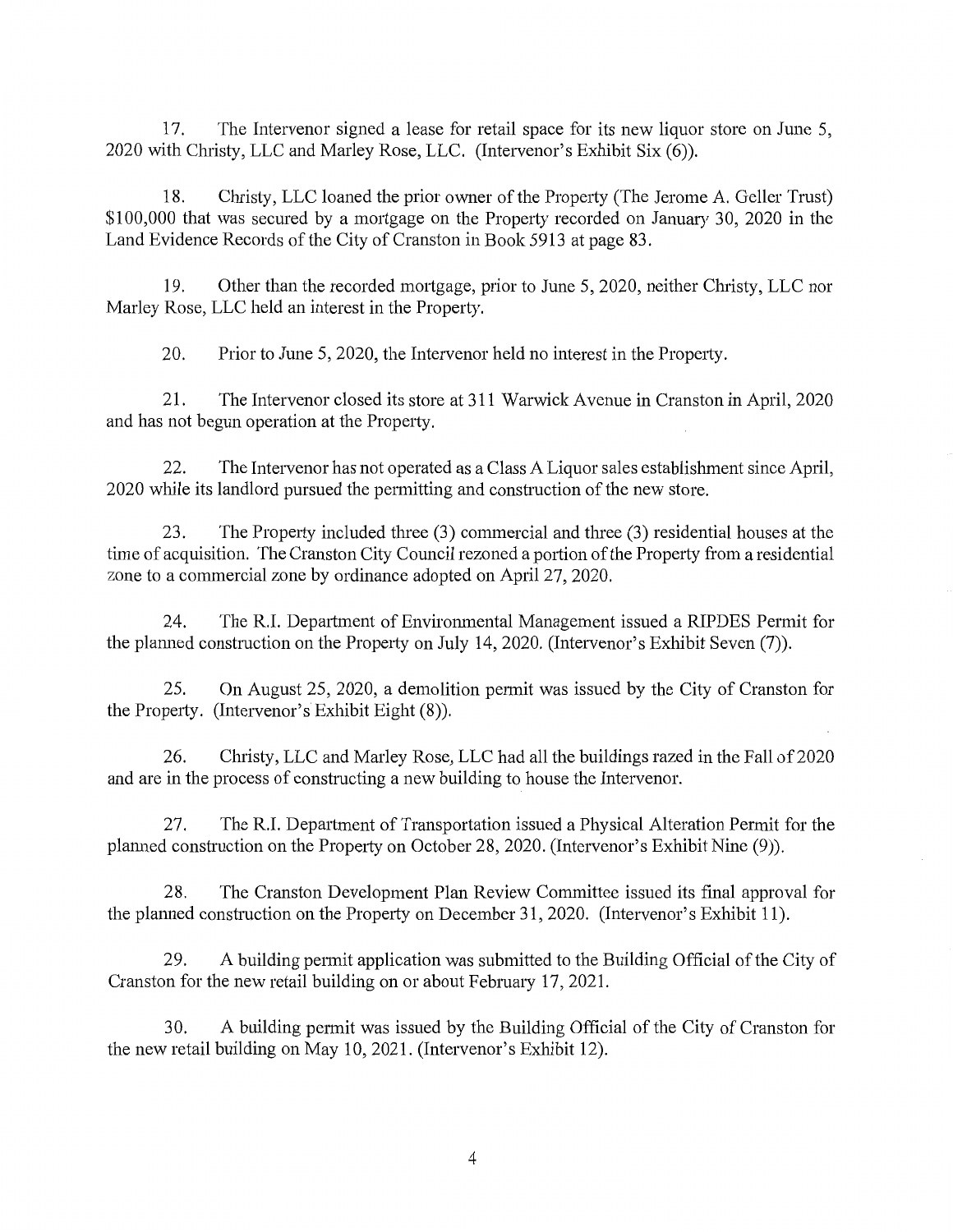Deborah Clift ("Clift") testified on behalf of the Intervenor. She testified that the Oakland Avenue project is a family effort. She testified that up until recently, her son owned 100% of the Intervenor but since the filing of this appeal, she has acquired a 49% interest in the company. She testified that she was present at the October 4, 2021 Board meeting and has been familiar with the Intervenor since its establishment in 2016. She testified that she and her husband by their LLC, Marley Rose, owned the Warwick Avenue property and currently are part owners of the Property. She testified that her son is now a member of Marley Rose. She testified that she and her husband are also members of the Christy, LLC which is also a part owner of the Property. She testified she is involved in coordinating construction of the new building.

Clift testified that in 2016, the Intervenor acquired the assets of a liquor store located at 311 Warwick Avenue and Marley Rose bought and rehabilitated that property. She testified that prior to buying the Intervenor in 2016, she sought guidance from the Department about relocating the licensed premises. She testified that they had identified another property as a possible site and before acquiring the liquor store, they wanted to make sure they could relocate the Intervenor there.

Clift testified that the current plan was to transfer the Intervenor from Warwick A venue to the Property and demolish the buildings at the Property. She testified that she believes the Board understood their plan, and the transfer minutes showed it was conditioned on building a new retail store. She testified the purchase and sale agreement for the Property was dated January 27, 2020. She testified that they advanced money to the seller in order to be able to pay taxes and to remediate an underground storage tank prior to the sale. She testified they received financing from the bank so paid for the Property with the loan and family funds. She testified that at the June 5, 2020 closing, they formalized the lease with the Intervenor as the loaning bank requested that.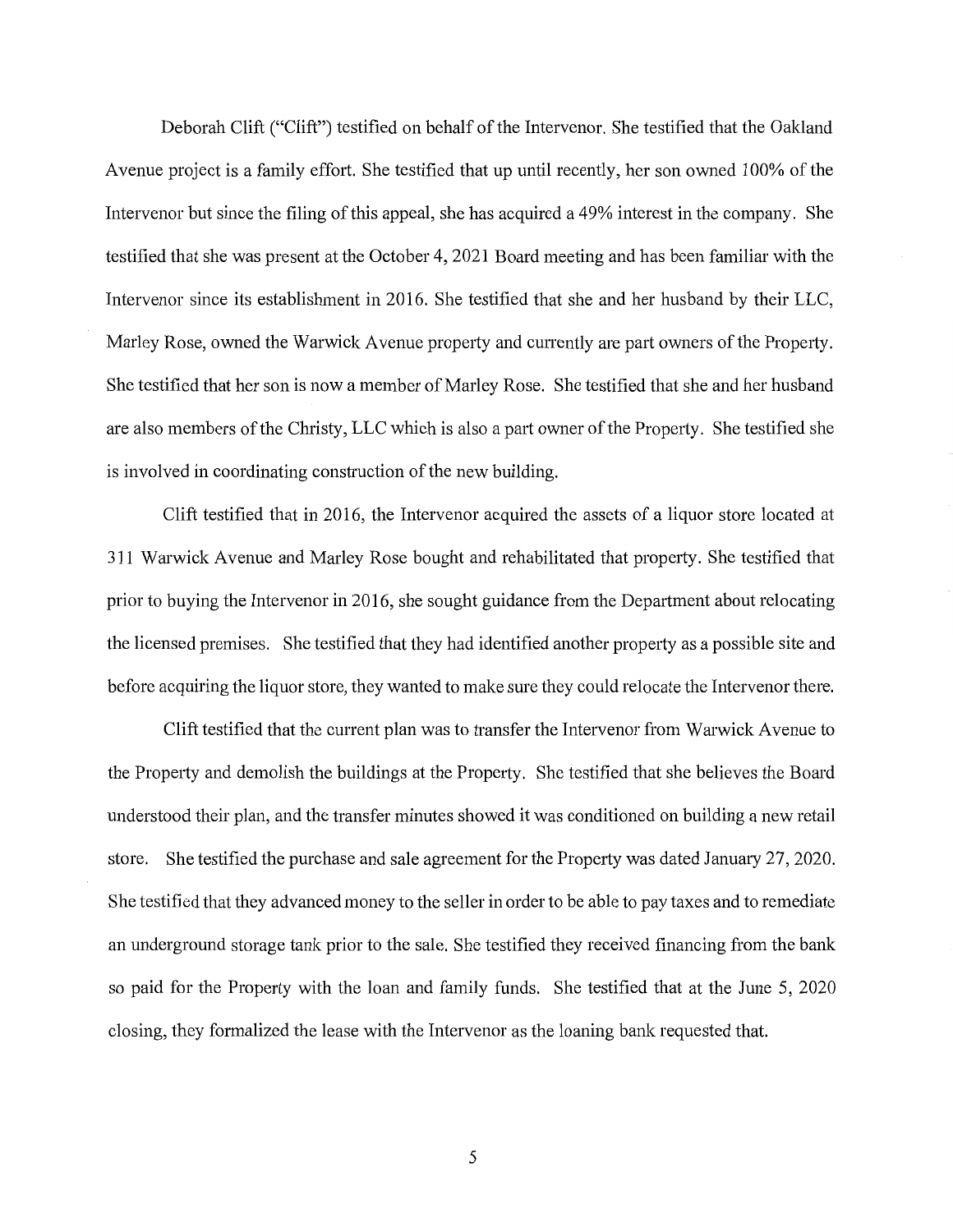Clift testified the new building will be approximately 20,000 square feet with the store being approximately 15,000 square feet, and it is essentially completed. Intervenor's Exhibit 22 (photograph). She testified since the Intervenor's License was issued in 2016, the company has paid the annual \$1,000 license fee to Cranston. She testified that the Intervenor has not ceased operations as her son is paying bills, filing tax returns, planning the building, and planning operations for the new store.

Clift testified that she used to own the Class A licensee, Heritage Liquors, but she sold its assets so that she could devote her time to the Intervenor and help her son. She testified she acquired the Heritage liquor license in 1986, and in 1990, she moved the store from one location to another like they are doing now as they built a new store and opened in 1992.

Clift testified that the 2015 letter to the Department related to another project but that she relied on it for this project as well. She testified that they could have opened the liquor store in one of the buildings on the Property but that was not feasible as it would have required renovating that building, and they were demolishing the site. She testified that with the pandemic in March, 2020 and her husband being ill, she made the decision to close the Intervenor store at the Warwick A venue location. She testified there was a delay in building the new building because people at the engineering and architectural firms got sick with COVID19, and because of delays in the delivery of goods to build the building.

On cross-examination, Clift testified the 2015 letter sent to the Department was not related to the Oakland Avenue location. She testified the last time any liquor was sold out of the Warwick Avenue building was March, 2020. She testified in November, 2019, they did not own the Property but wanted to purchase it. On re-cross examination, she testified that the Warwick Avenue property was sold in April, 2020 so they do not own that property anymore.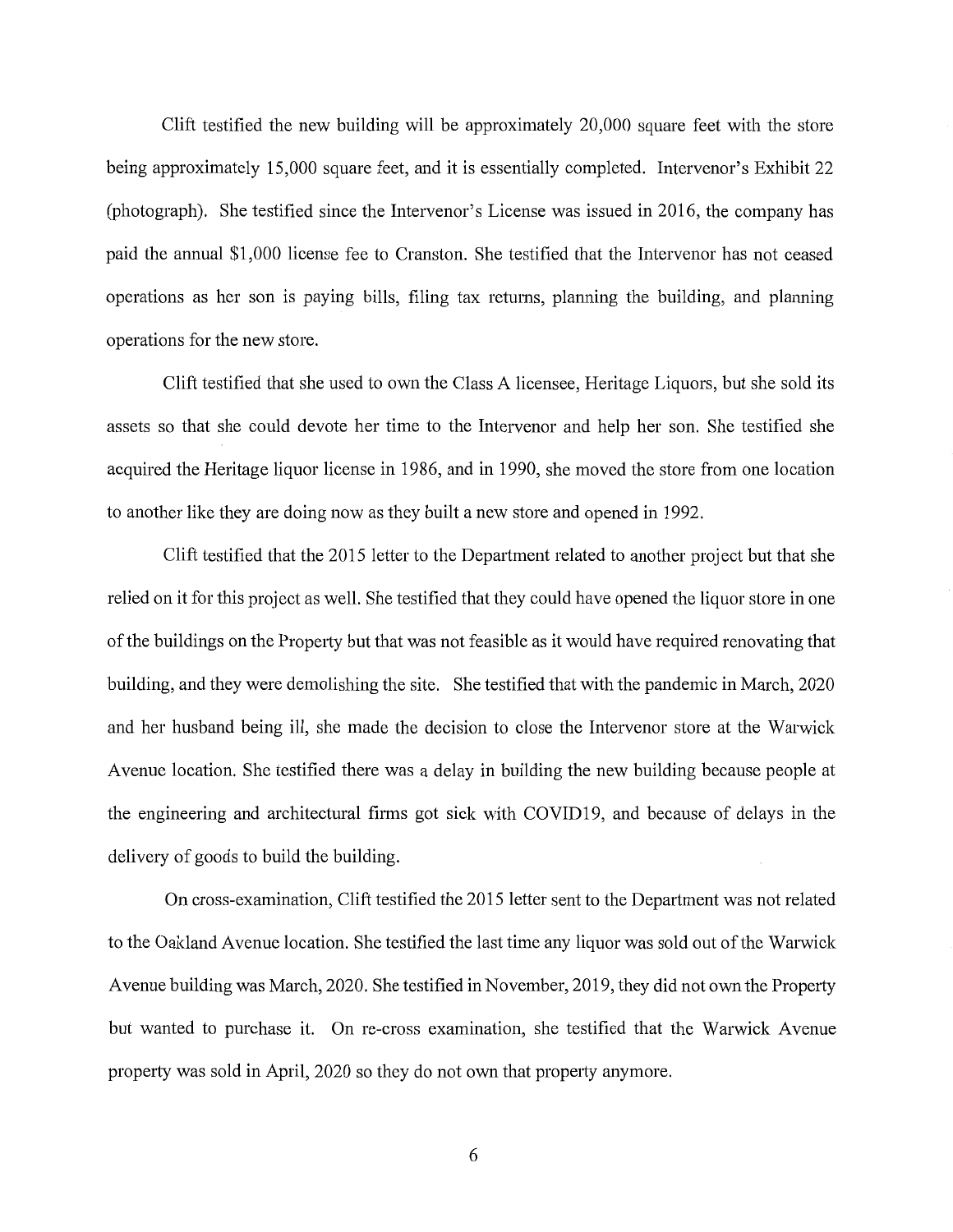#### **V. DISCUSSION**

#### **A. Legislative Intent**

The Rhode Island Supreme Court has consistently held that it effectuates legislative intent by examining a statute in its entirety and giving words their plain and ordinary meaning. *In re Falstaff Brewing Corp.,* 637 A.2d 1047 (R.I. 1994). If a statute is clear and unambiguous, "the Court must interpret the statute literally and must give the words of the statute their plain and ordinary meanings." *Oliveira v. Lombardi,* 794 A.2d 453,457 (R.I. 2002) (citation omitted). The Supreme Court has also established that it will not interpret legislative enactments in a manner that renders them nugatory or that would produce an umeasonable result. See *Defenders of Animals v. DEM,* 553 A.2d 541 (R.I. 1989) (citation omitted). In cases where a statute may contain ambiguous language, the Rhode Island Supreme Court has consistently held that the legislative intent must be considered. *Providence Journal Co. v. Rodgers,* 711 A.2d 1131, 1134 (R.I. 1998). The statutory provisions must be examined in their entirety and the meaning most consistent with the policies and purposes of the legislature must be effectuated. *Id.* 

### **B. Relevant Statutes and Regulation**

R.I. Gen. Laws§ 3-1-5 provides as follows:

Liberal construction of title. This title shall be construed liberally in aid of its declared purpose which declared purpose is the promotion of temperance and for the reasonable control of the traffic in alcoholic beverages; provided, however, that the promotion of incentive programs or discounts for any person sixty-five (65) years of age or older, active duty members of the armed forces of the United States, and members of the National Guard or Reserves shall be allowed.

#### R.I. Gen. Laws § 3-5-6 provides as follows:

Classes oflicenses There are several classes of beverage licenses, each of which authorizes the doing of things stated in the chapter and sections concerning the class of license.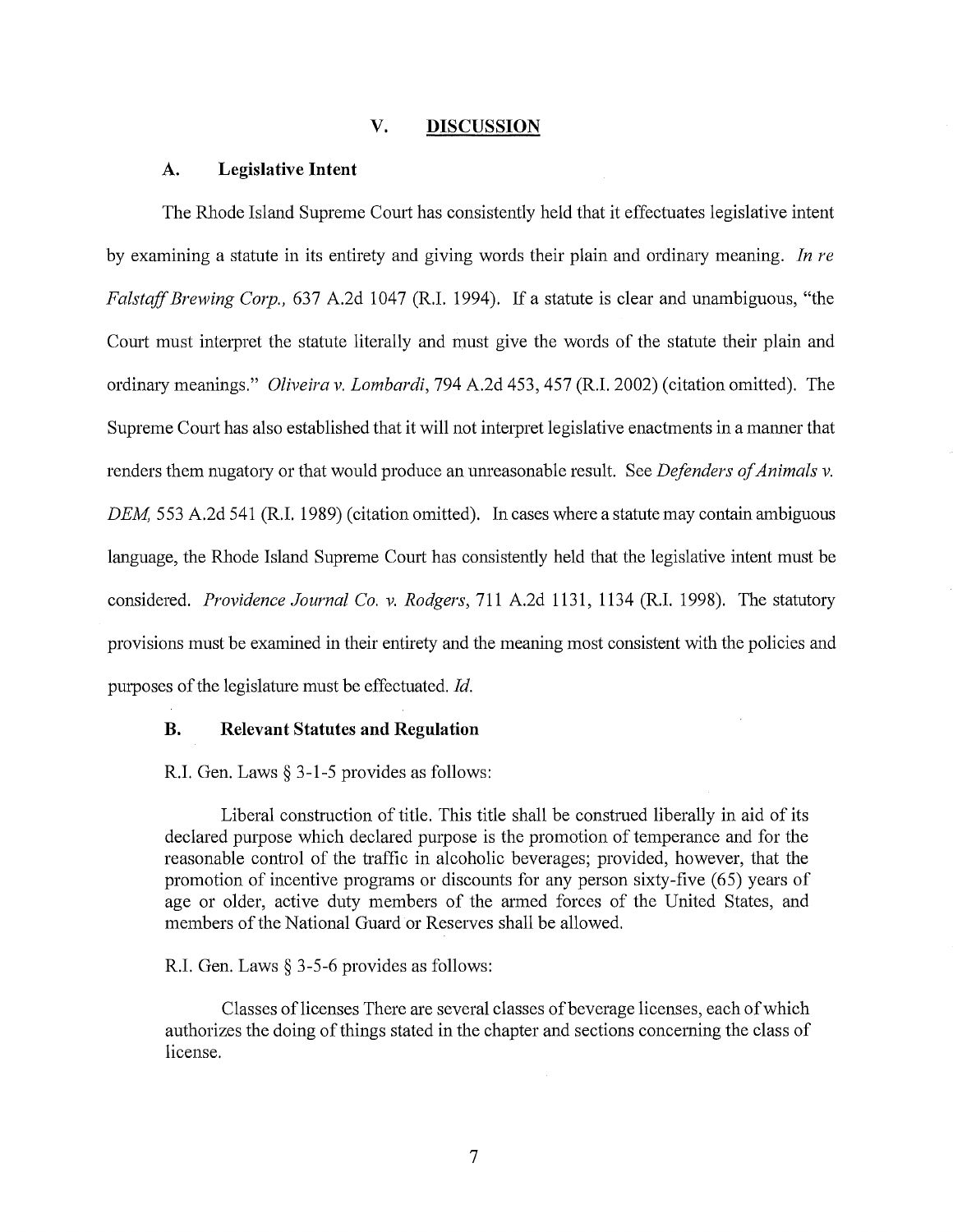R.I. Gen. Laws § 3-5-9 provides as follows:

Premises covered. Not more than one retail license, except in the case of a retailer's Class E license, shall be issued for the same premises. Every license shall particularly describe the place where the rights under the license are to be exercised and beverages shall not be manufactured or kept for sale or sold by any licensee except at the place described in his or her license.

R.I. Gen. Laws  $\S 3$ -7-3<sup>5</sup> provides for the issuance of Class A licenses for towns and cities

of 10,000 or more inhabitants. It authorizes a Class A licensee to keep and sell alcoholic beverages

at retail and provides how such beverages are to be sold. A Class A licensee is to sell at retail at

the place described (e.g. the premises of the license). The number of Class A licenses that a town

or city may issue is limited by population as provided for by R.I. Gen. Laws  $\S 3-5-16$ .

R.I. Gen. Laws § 3-5-16.1 provides as follows:

Revocation of abandoned Class A licenses. Whenever it comes to the attention of any local licensing authority as defined in § 3-5-15 that the holder of a Class A license has abandoned the premises from which the licensee has been conducting his or her business or has ceased to operate under the license for a period of ninety (90) days or more then after hearing with due notice to the licensee the local licensing authority shall cancel the license; provided, that the authority may grant a reasonable period of time, not to exceed one year, to the licensee within which to reestablish the business where the abandonment or cessation of operating was due to illness, death, condemnation of business premises, fire or other casualty.

 $5$  R.I. Gen. Laws § 3-7-3 provides in part as follows:

Class A license Towns and cities of 10,000 or more. (a) In cities and towns having a population of ten thousand (10,000) or more inhabitants, a retailer's Class A license authorizes the holder to keep for sale and to sell, at the place described, beverages at retail and to deliver the beverages in a sealed package or container, which package or container shall not be opened nor its contents consumed on the premises where sold. The holder of a Class A license, if other than a person entitled to retail, compound, and dispense medicines and poisons, shall not on the licensed premises engage in any other business, keep for sale or sell any goods, wares, merchandise or any other article or thing except the beverages authorized under this license and nonalcoholic beverages. This provision shall not apply to the sale or selling of cigarettes, newspapers, cigars, cigarette lighters, gift bags, prepackaged peanuts, pretzels, chips, olives, onions, cherries, hot stuffed cherry peppers, Slim Jims and similar pre-packaged dried meat products, pickled eggs, popcorn, pre-packaged candy, styrofoam cooler, lemons, limes, and ice, nor to home bar accessories such as pourers, glasses, cork screws, stirrers, flasks, jiggers, wine racks, ice crushers, bottle openers, can openers and any other items oflike nature which may, by suitable regulation of the director of business regulation, be authorized to be sold. \*\*\*

<sup>(</sup>b) \*\*\*The annual fee for a Class A license is five hundred dollars (\$500) to one thousand dollars (\$1,000) prorated to the year ending December 1st in every calendar year. \*\*\*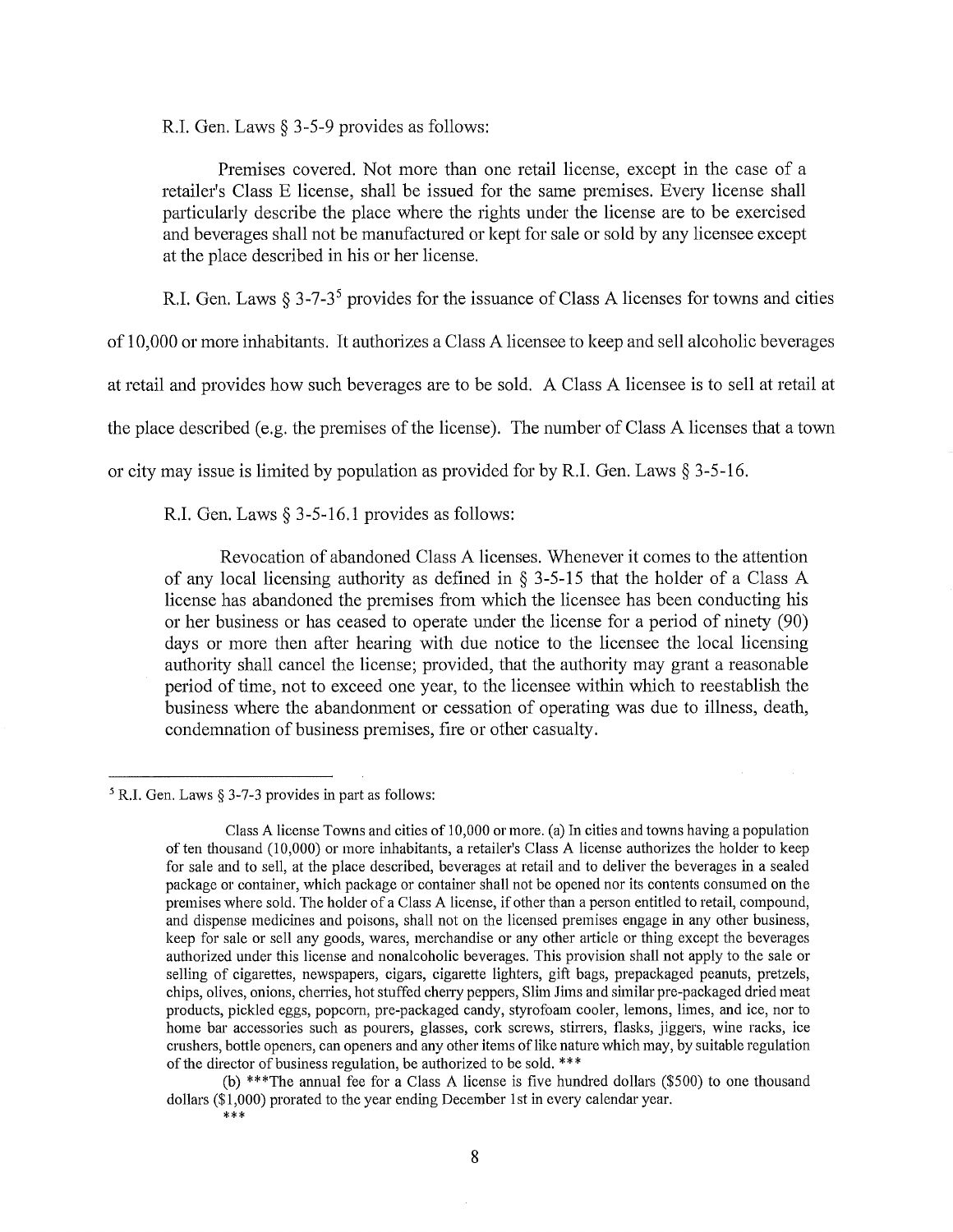R.I. Gen. Laws§ 3-5-19 provides for the process on how to transfer or relocation a liquor license.<sup>6</sup> The transfer or relocation of a license is to follow the same procedures the application for the original license as set forth in R.I. Gen. Laws §  $3-5-17$ .<sup>7</sup> R.I. Gen. Laws § 3-7-6 provides for the renewal of licenses including Class A license. 8

 $6$  R.I. Gen. Laws § 3-5-19 provides in part as follows:

Transfer or relocation of license. (a) The board, body or official which has issued any license under this title may permit the license to be used at any other place within the limits of the town or city where the license was granted, or, in their discretion, permit the license to be transferred to another person, but in all cases of change of licensed place or of transfer of license, the issuing body shall, before permitting the change or transfer, give notice of the application for the change or transfer in the same manner as is provided in this chapter in the case of original application for the license, and a new bond shall be given upon the issuance of the license provided, that notice by mail need not be made in the case of a transfer of a license without relocation. \*\*\* The holders of any retail Class A license within the city or town issuing or transferring a Class A license have standing to be heard before the board, body, or official granting or transferring the license.

<sup>7</sup> R.I. Gen. Laws § 3-5-17 provides in part as follows:

Notice and hearing on licenses. Before granting a license to any person under the provisions of this chapter and title, the board, body or official to whom application for the license is made, shall give notice by advertisement published once a week for at least two (2) weeks in some newspaper published in the city or town where the applicant proposes to carry on business, or, if there is no newspaper published in a city or town, then in some newspaper having a general circulation in the city or town. Applications for retailer's Class F, P and Class G licenses need not be advertised. The advertisement shall contain the name of the applicant and a description by street and number or other plain designation of the particular location for which the license is requested. Notice of the application shall also be given, by mail, to all owners of property within two hundred feet (200') of the place of business seeking the application. The notice shall be given by the board, body or official to whom the application is made, and the cost of the application shall be borne by the applicant. The notices shall state that remonstrants are entitled to be heard before the granting of the license, and shall name the time and place of the hearing. \*\*\*

8 R.I. Gen. Laws§ 3-7-6 provides as follows:

Renewal of Class A, Class B, Class C, Class D, Class E, and Class J licenses. The holder of a Class A, Class B, Class C, Class D, Class E, or Class J license who applies before October 1 in any licensing period for a license of the same class for the next succeeding licensing period is prima facie entitled to renewal to the extent that the license is issuable under  $\S$  3-5-16. This application may be rejected for cause, subject to appeal as provided in § 3-7-21. A person whose application has been rejected by the local licensing authorities shall, for the purpose of license quotas under § 3-5-16, be deemed to have been granted a license until the period for an appeal has expired or until his or her appeal has been dismissed. The license holder may be required to pay a twenty-five dollar (\$25.00) fee upon application of renewal, at the option of local licensing authorities. This fee shall be used by the local licensing authority for advertising and administrative costs related to processing the renewal application.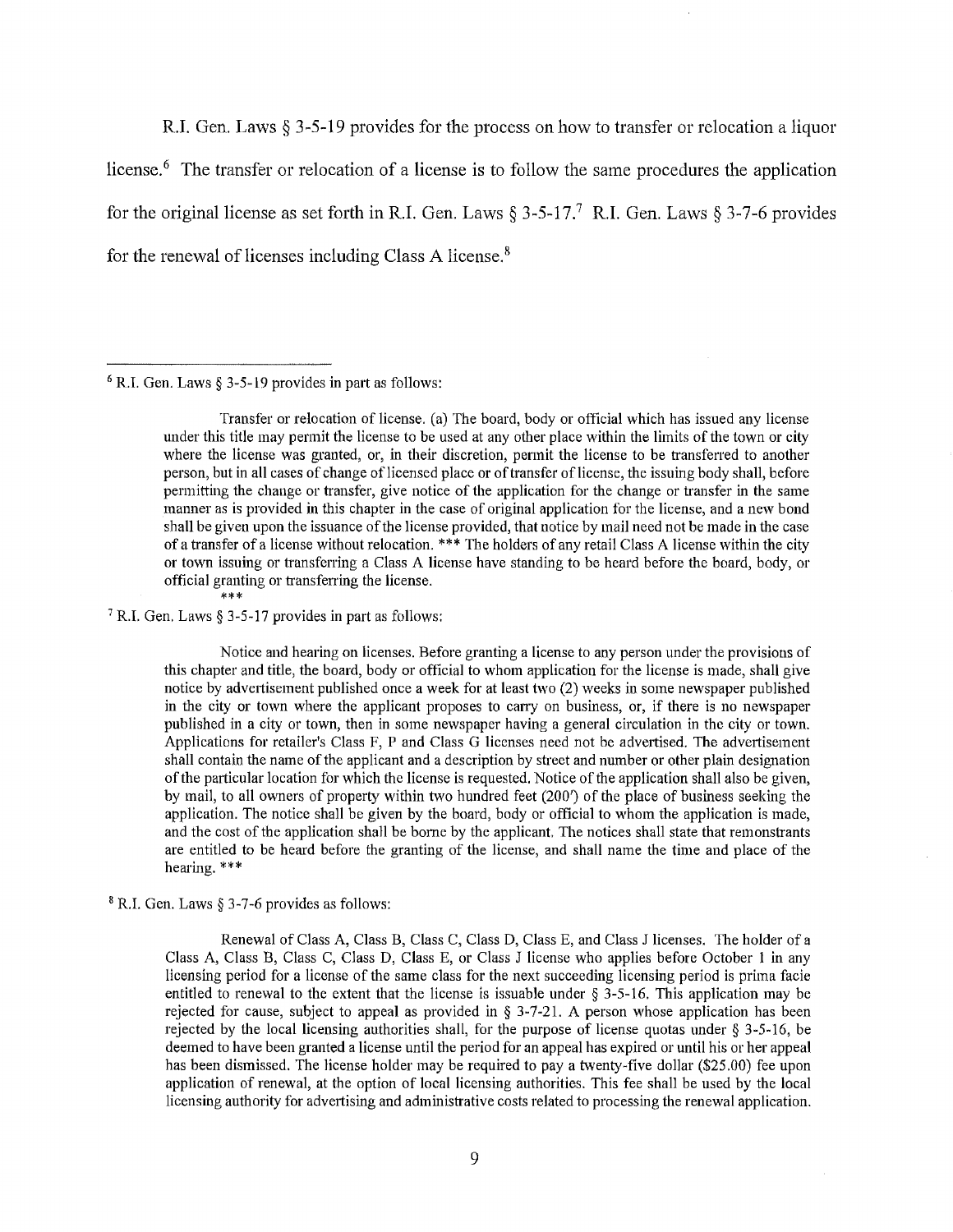provides as follows:

Granted License (Not Issued) -Retail

A retail alcoholic beverage license may be granted but not issued pending full compliance with conditions and criteria necessary for the issuance of said license. All such "grants" of alcoholic beverage licenses shall be in writing. The license shall particularly describe the place or premises where the rights under the license are to be exercised. The applicant shall have no more than one (1) year after the original granting of the license to meet all conditions and criteria set forth in the granting order. If the applicant does not meet all the conditions and criteria within one (1) year, the license shall become null and void without further hearing by the local licensing authority; provided, however, said time period shall not be calculated when the license at issue is involved in litigation, from the date of commencement of the action to final disposition.

Section 1.4.27 of the Liquor Regulation provides in part as follows:

Premises - Retail

A. All licenses granted or issued must identify a premise for operation under the license. The licensed premises is that portion of the licensee's property owned, leased or controlled by the licensee, on which or from which alcoholic beverage may be sold, served or stored. It shall be defined by the licensee at the time the application (new or renewal) is filed and finally determined by the approval of the local licensing board.

B. In addition, every applicant is required to submit to the local licensing board and keep current an accurate drawing of the licensed premises outlining and giving dimensions of the area which is actually the subject of the license. Any sale, service or storage of alcoholic beverages outside the licensed premises is a violation.

\*\*\*

Section 1.4.3 of the Liquor Regulation provides in part as follows:

Advertising License Applications - Retail/Wholesale/Manufacturers

A. In advertising applications for, or transfer of, an alcoholic beverage license, notice must be given once a week for two weeks on days other than Sunday or legal holidays and at least fourteen (14) days must elapse between the first publication and the date or hearing on the application.

B. The advertisement must include the following:

1. Name of applicant (individual, corporation, limited liability company, or partnership) and the name of any person(s) owning more than 10% of the interest in the proposed license holder, if applicable;

2. D/B/A (name of business);

3. Address of proposed licensed premise; and

<sup>9</sup>This section is the successor to Rule 14 of *Commercial Licensing Regulation 8 -Liquor Control.*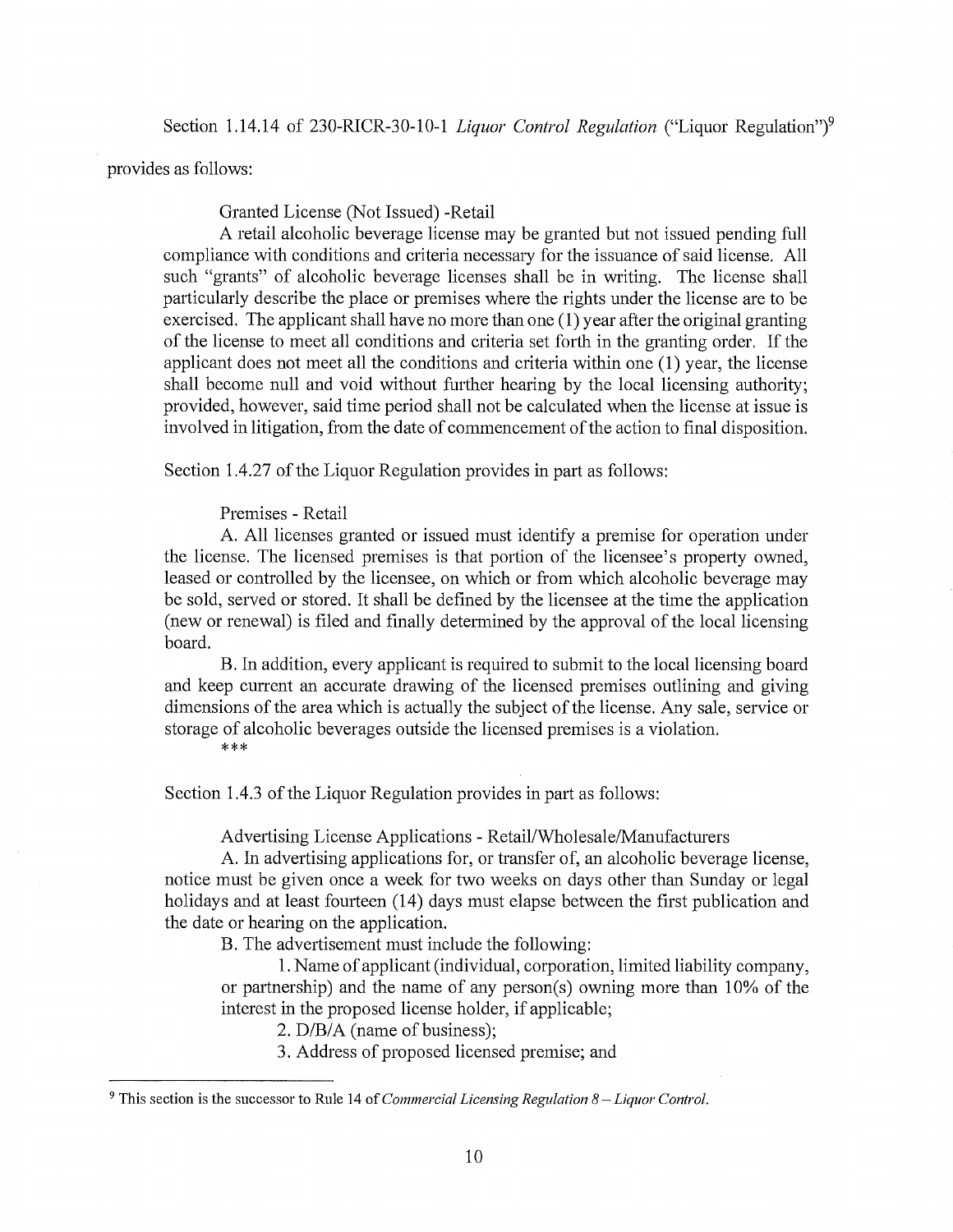4. Date, time, and place of public hearing. \*\*\*

C. Once the licensed premise is established, any expansion thereafter shall require a hearing as prescribed in R.I. Gen. Laws  $\S 3-5-17$  and the approval of the local licensing board. A decrease in the area of the licensed premises requires notification to the local licensing board and filing of a revised drawing. Any notice of a decrease in the area shall not require a public hearing.

### **C. Arguments**

The parties' arguments will be discussed more fully below. Briefly, the Appellants argued the License should not have been initially transferred in 2019 as the Intervenor did not have a premises to which the License could be transferred. The Appellants argued the License has been abandoned pursuant to R.I. Gen. Laws  $\S$  3-5-16.1 by its non-use of over two (2) years. Additionally, the Appellants argued that assuming the License was transferred, it cannot be issued as it has surpassed the one (1) year requirement in  $\S 1.4.14$  of the Liquor Regulation for a licensee to meet all conditions of licensing. The City and Intervenor disagreed. The Intervenor argued the City properly transferred the License, and it followed guidance from the Department in its plans for this project. The Intervenor argued that the one (1) year period does not apply but rather the issue is of a reasonable time, and it has diligently been working on opening at its new location. The City argued that the License was not abandoned. The City and Intervenor argued that to declare the License null and void would be unfair.

# **D. The Transfer of License**

The Appellants argued the Board incorrectly approved the transfer of the License because neither the Intervenor nor its Landlord controlled, leased, or owned the premises at the time of the initial transfer. The Appellants argued that R.I. Gen. Laws § 3-5-9 requires every license shall particularly describe the place where the rights under the license are to be exercised, and the Intervenor had no interest in the Property at the time of the transfer.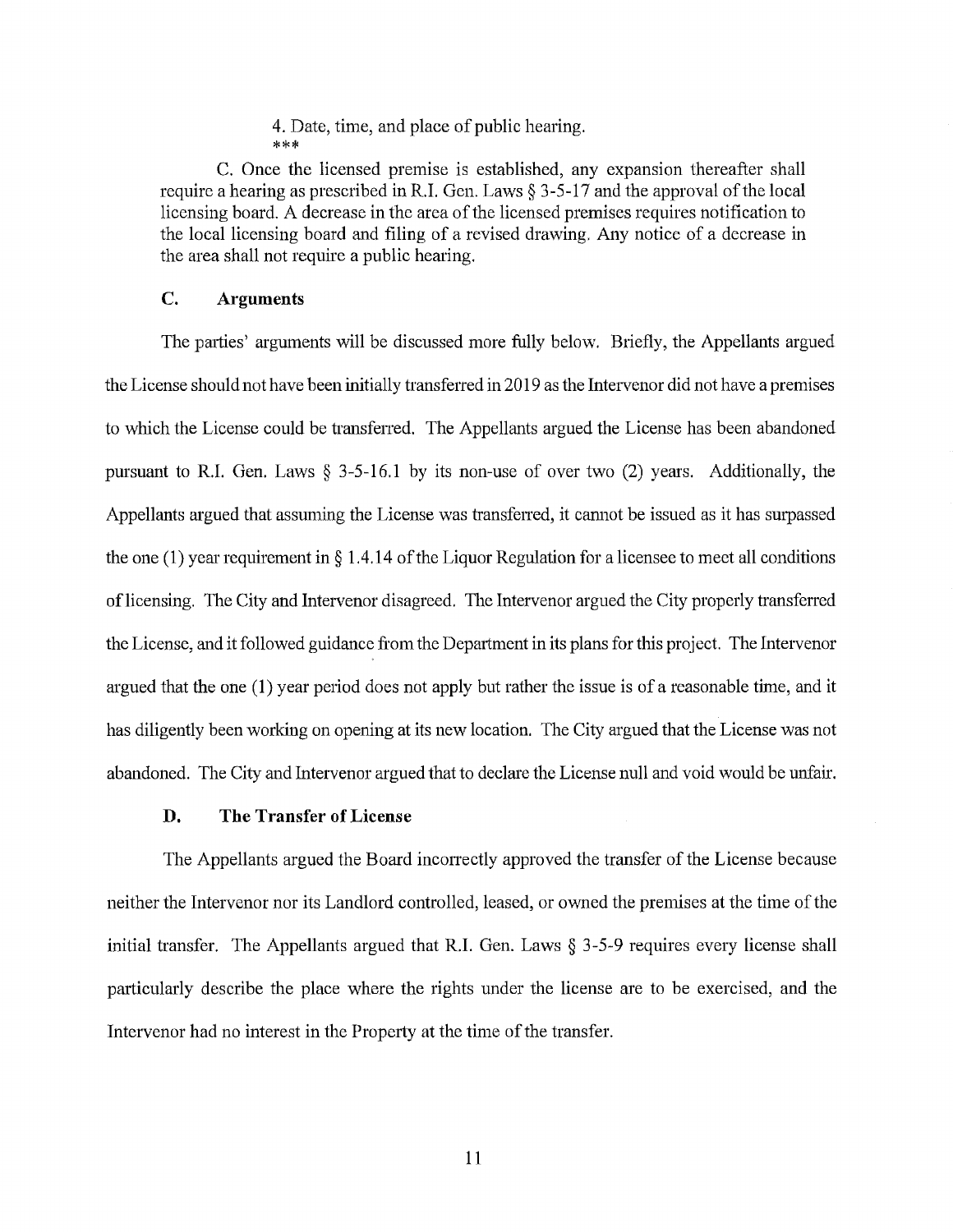The Intervenor argued that it complied with the statute in its transfer application in 2019 and identified its proposed premises by address in its application. The Intervenor argued the radius map it submitted for the abutters' list further identified the property by lot and plat number and the zoning certificate that it submitted as required by the City also identified the Property by lot and plat number. City's certified record dated October 29, 2021.

At the time of the 2019 transfer, the Intervenor did not own, lease, or control the Property. Christy, LLC and Marley Rose, LLC (collectively, "Landlord") purchased the Property on June 5, 2020 and at that time, the Intervenor signed a lease for retail space for its new liquor license store.

At the time of the 2019 transfer, the Intervenor provided the Property's address on its transfer application. It also provided the plat and lot number in the zoning certificate and abutters' radius map. The transfer application was required to be advertised and notice of the transfer application was required to be sent to the abutters pursuant to R.I. Gen. Laws  $\S$  3-5-17 which requires that the "advertisement shall contain the name of the applicant and a description by street and number or other plain designation of the particular location for which the license is requested." Section 1.4.3 of the Liquor Regulation requires that advertisements for liquor applications must include the name of the applicant and name(s) of anyone owning over 10% of interest in the proposed license holder and address of proposed licensed premises. Notice was sent to all abutters within 200 feet of the Property as required by law. Said notice indicated that a hearing would be held on the transfer of the Class A liquor license from the Warwick Avenue address to the Property's then address. The statute requires that the notice give the street and number or another designation of the particular location. If a street name and number are not available, a plain designation can be given. Here, the street name and number (at the time of the transfer application; it has since been changed) was given in the notice to the abutters. The advertised notice also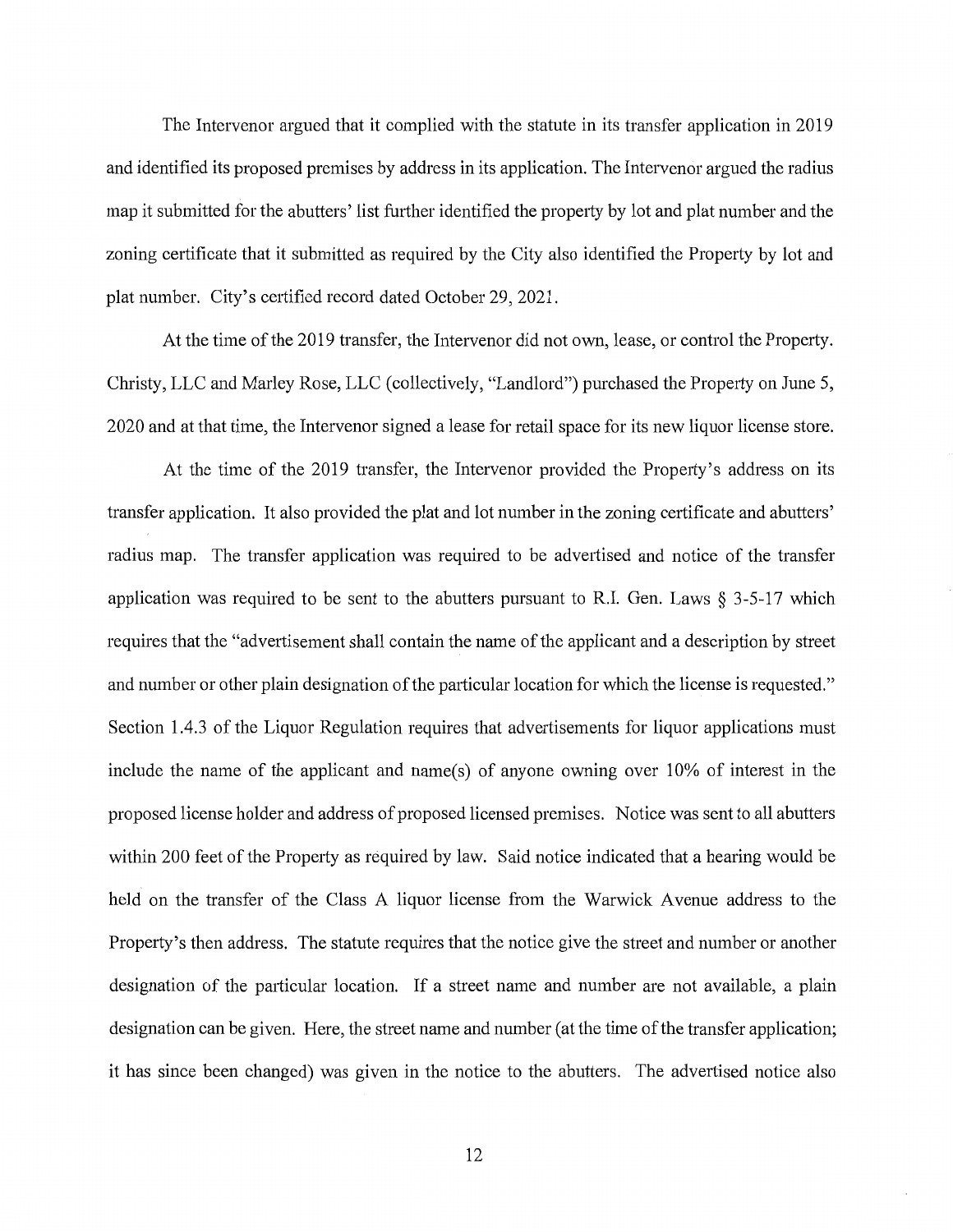contained the Property's street address.<sup>10</sup> City's certified record dated October 29, 2021. Thus, the Intervenor complied with R.I. Gen. Laws  $\S$  3-5-17 and  $\S$  1.4.3 of the Liquor Regulation in terms of notice being sent to abutters.

Section 1.4.27 of the Liquor Regulation has further requirements regarding licensed premises. First, it requires that all licenses granted or issued must identify a premise for operation under the license. Here, the License has been granted but not issued as provided for by§ 1.4.14. See below. The Appellants argued that the premises were not identified at the time of its transfer application. However, the Intervenor identified the proposed premises by its address and plat and lot number at the time of its application.

Said section also provides the "licensed premises is that portion of the licensee's property owned, leased or controlled by the licensee, on which or from which alcoholic beverage may be sold, served or stored. It shall be defined by the licensee at the time the application (new or renewal) is filed and finally determined by the approval of the local licensing board." This requirement raises the issue of whether at the time of application, an applicant must own, control, or lease the premises from which it proposes to operate. The section requires that the premises that is licensed must be owned, leased, or controlled by a licensee. But it does not say that the premises must be controlled, leased, or owned at the time of the application. Instead, an applicant must define where it shall operate from at the time of the application (new or renewal) is filed. Then, the area that is the licensed premises is finally determined by the approval of the licensing board. It could be that a local authority may shrink a proposed Class BV's serving area upon

<sup>&</sup>lt;sup>10</sup> The notice of the location transfer hearing must be advertised twice. Two (2) advertisements are included in the certified record, but it is unclear on what date they ran and in which newspaper they ran. The undersigned assumes they ran in the City of Cranston's local newspaper.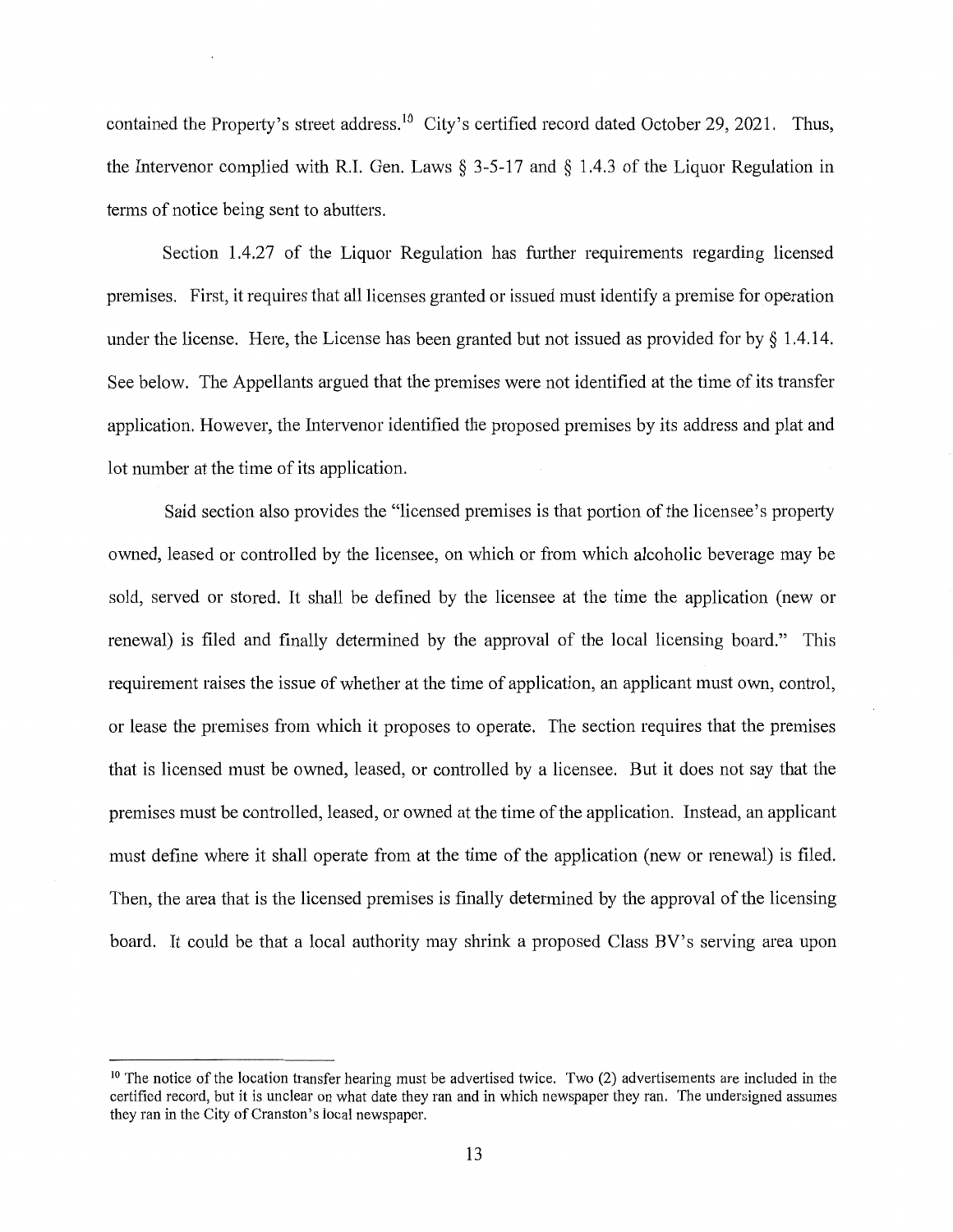review of an application. Or it could be that the local authority conditions a grant of a license on the applicant purchasing a property that is the proposed licensed premises.

Along those lines, the section also requires every applicant "to submit to the local licensing board and keep current an accurate drawing of the licensed premises outlining and giving dimensions of the area which is actually the subject of the license." Thus, prior to the issuance of the license, there must be an accurate drawing submitted of the licensed premises. The section then provides that once "the licensed premise is established, any expansion thereafter shall require a hearing as prescribed in R.I. Gen. Laws§ 3-5-17 and the approval of the local licensing board." Therefore, once the licensing authority has determined the licensed premises, alcohol only may be sold or served from those premises. Indeed, any expansion requires a hearing as if a new application was filed. $11$ 

Overall, an applicant files an application to sell liquor from a property. When it files the application, the applicant will define the proposed licensed premises. It does not have to control that property at the time of the application. But it must when the license is issued. In addition, there must be an accurate drawing of the licensed premises submitted prior to the issuance of the license. A drawing must be submitted to the licensing authority; though, the Liquor Regulation does not require it to be with the application. Presumably most liquor applicants, e.g. a Class BV, know where they plan to serve, sell, and store their alcohol and would include such a drawing and description with their application. In some situations, one could envision a local authority could choose to wait to consider the granting of a license until it knows more about the proposed premises. Nonetheless, the regulation requires an address with an application but does not require the control, the ownership, or leasing of the proposed premises at the time of the application. The

<sup>&</sup>lt;sup>11</sup> A decrease in the area of the licensed premises requires notification to the local licensing board and filing of a revised drawing but does not require a public hearing.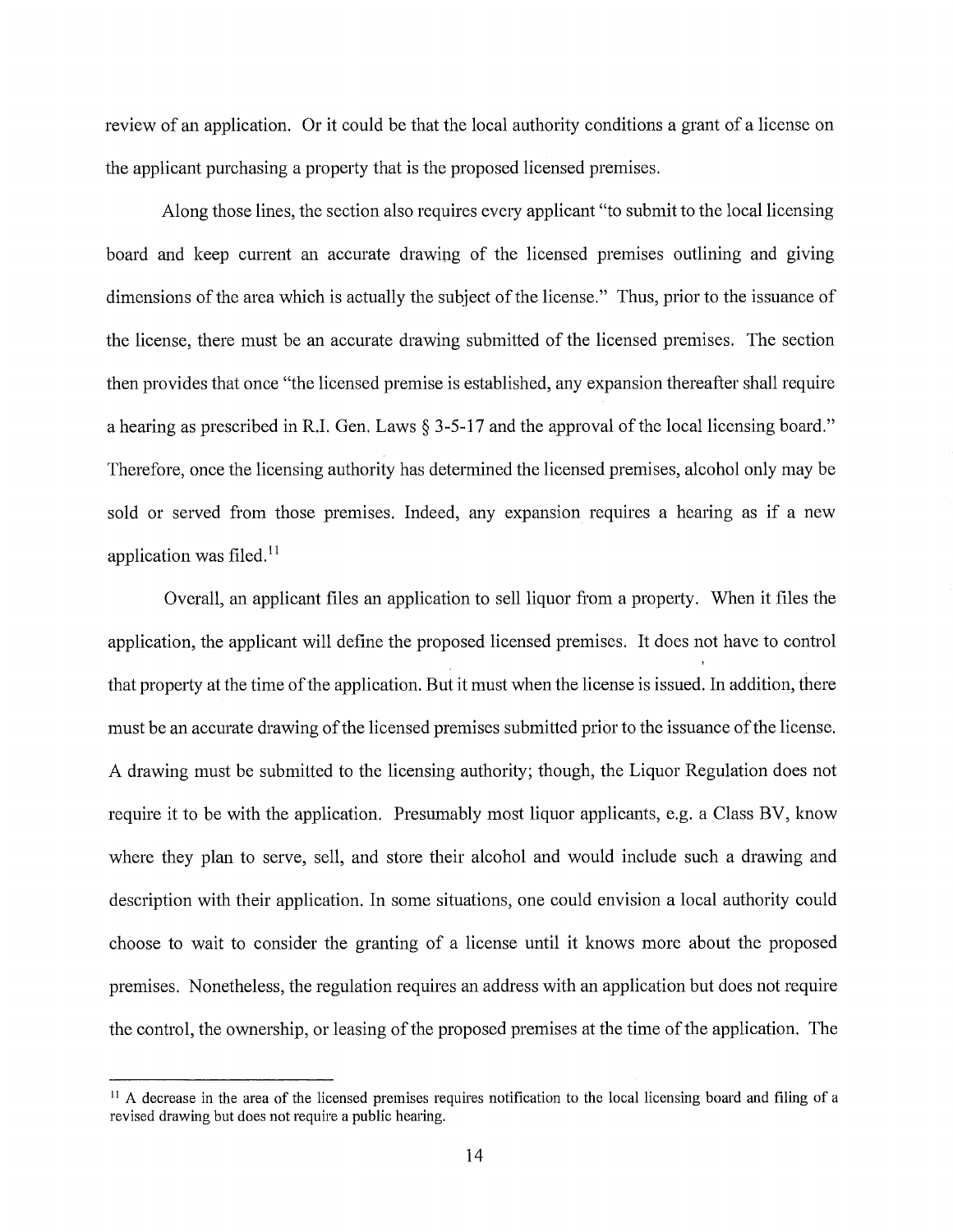local authority approves the final licensed premises prior to the issuance of a license but the drawing of the premises does not have to be submitted contemporaneously with the application. The licensing authority's approval gives the final approval to the licensed premises (which should be delineated by the drawing).

Indeed, one assumes that often an applicant may have signed a potential lease contingent on receiving a liquor license for the proposed leased property. In that situation, the regulation allows the grant of the license but not the issuance. The license cannot be issued without proof of control of the licensed premises by the applicant. That would also include the submission of the drawing of the licensed premises. The proof of control of the licensed property and delineation of the license premises ensures the control of liquor licensing in that the local authority will know who the licensee is, who controls the property (ownership, lease), and the area being used for the liquor license. But that control need not be shown at the time of the initial application.

In this matter, the Intervenor could not submit an accurate drawing of the final licensed premises at the time of application as the building has not yet been completed. However, the Intervenor was able to use the address of the not yet demolished building. The applicant is to define where it proposes to sell alcohol, and that area is then finally determined by the Board. At the 2019 transfer hearing, the Intervenor told the Board that it planned to acquire the Property and build a new building. The Board approved the transfer request. Clearly, the License could not issue after the transfer approval without proof of control of the Property and the filing of a drawing. The Board did not request the building plans prior to issuance of the License so approved the new store in the new building as the licensed premises. Thus, if the License was to be issued, the Intervenor would need to submit a drawing of the store in the new building prior to issuance.

The initial transfer of the License on November 4, 2019 was valid.

15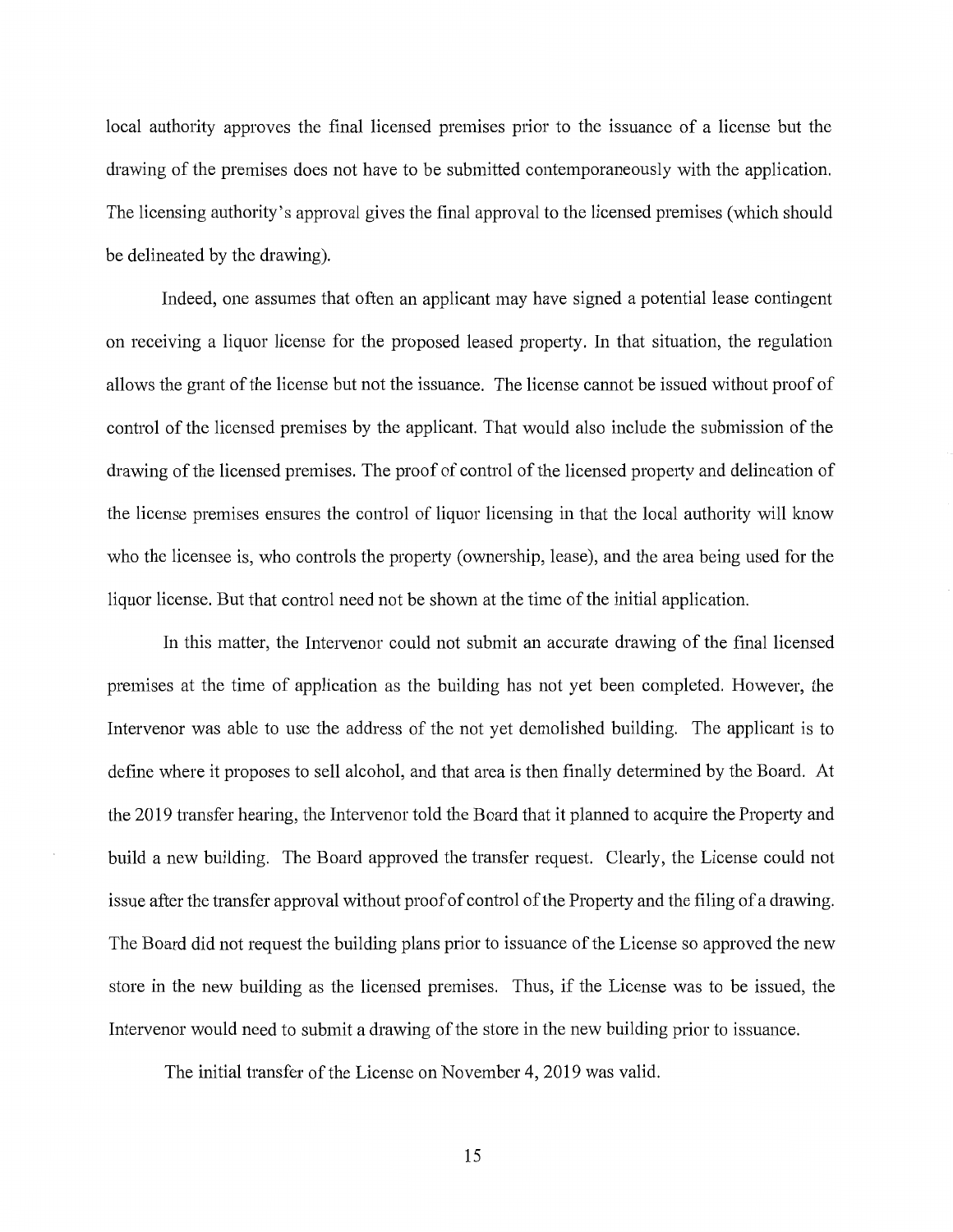## **E. Section 1.4.14 of the Liquor Regulation**

Section 1.4.14 balances the need for a liquor licensee to be able to plan and construct an establishment knowing that it will be able to sell alcohol when it opens and the need for the local authority to be able to control liquor trafficking by ensuring that liquor licenses are used within a reasonable time and are not held for speculation. Section 1.4.14 references R.I. Gen. Laws§ 3- 5-9 which provides that a license must be issued to a specific premise. In other words, once a license is granted, it must be used for specific premises. Section 1.4.14 takes into consideration that the premises might not be ready for occupation right away but ensures that the license will not be granted and/or held in perpetuity if the premises are not ready.<sup>12</sup>

The first sentence of § 1 .4.14 provides that a "retail alcoholic beverage license may be granted but not issued pending full compliance with conditions and criteria necessary for the issuance of said license." The section then states that a licensee shall have a full year to "meet all conditions and criteria set forth in the granting order." The section is concerned with "full" compliance for "all conditions and criteria" necessary for the issuance of said license and not just additional conditions imposed by a local licensing authority.

There are certain requirements – state and local - that a licensee must meet before a license is issued. For example, there are statutory requirements regarding compliance with the Fire Safety Code and Fire Alarm Systems. R.I. Gen. Laws§ 23-28.1-1 *et seq.;* andR.I. Gen. Laws§ 23-28.25- 1 *et seq.* New buildings require a certificate of use and occupancy by the building official as set forth in R.I. Gen. Laws  $\S 23-27.3-120.1$ . R.I. Gen. Laws  $\S 3-7-24$  provides that for any renewal or transfer of a liquor license, proof of payment of state taxes shall be provided. The Cranston

<sup>12</sup> See *Baker v. Department of Business Regulation,* 2007 WL 1156116 (R.I.Super.) (finding that a Class B liquor license can be revoked for failing to comply with conditions of licensing when license not being used and finding that license is tied to premises).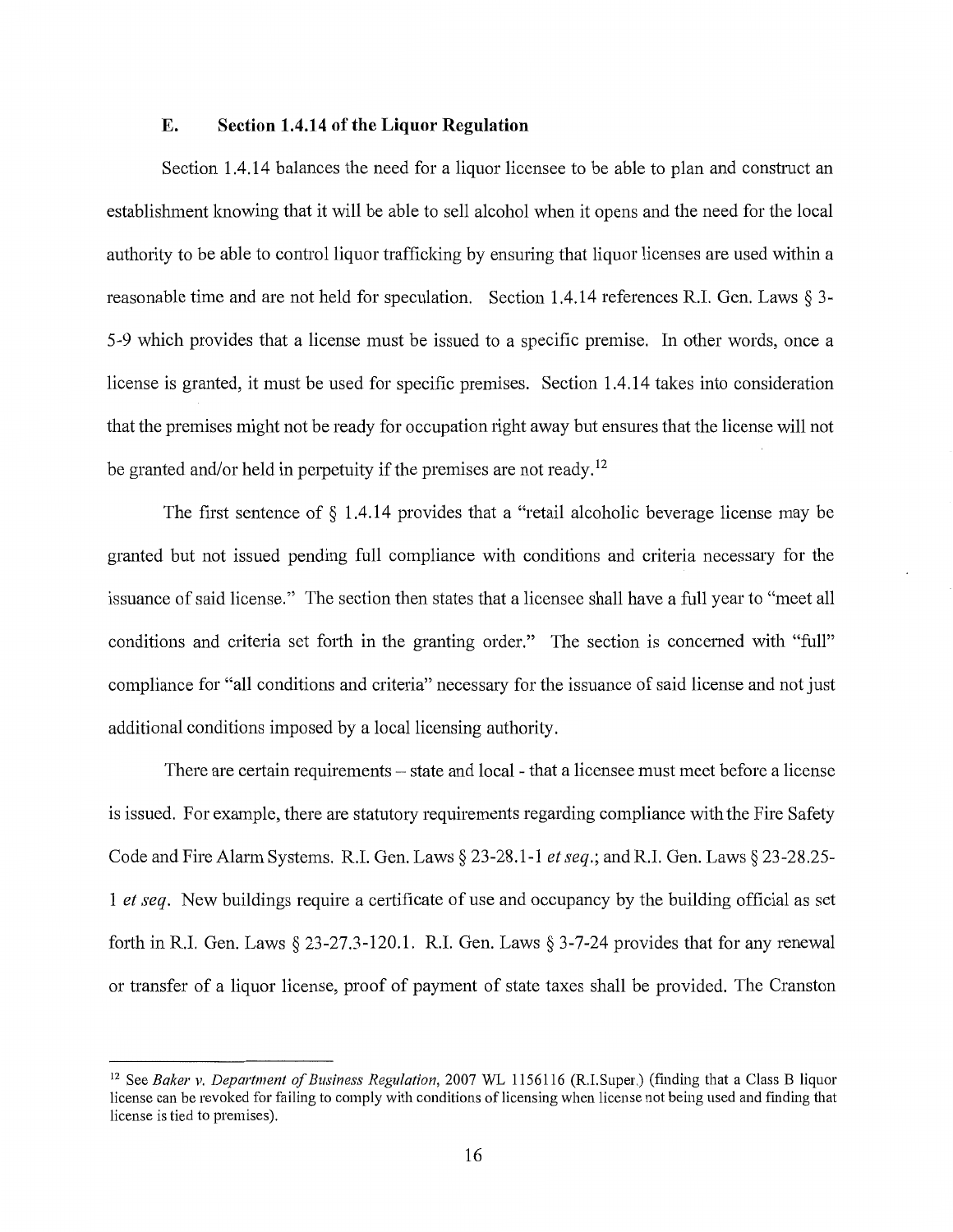Ordinance  $\S 5.04.130$  provides a license may not be issued if there are any delinquent City taxes the applicant has not paid and/or has not entered into a payment plan for said taxes with the City.

Indeed, the City has a checklist for requirements to be met before a liquor license can be issued. In the 2019 checklist for the Intervenor, items to be presented at the time of application are starred and in bold and included zoning approval, copy of driver's licenses for all officers, and copy of corporate documents filed with the secretary of state's office. It is also indicated in bold and starred that a diagram of the area where alcohol is to be served and stored must be on file before a license is issued. Items not in bold and starred included the Department of Health inspection, payment of City taxes, copy of lease or purchase and sales agreement, letter of good standing from the Division of Taxation, and payment of fees. City's certified record dated February 17, 2022.

The Board placed no express restrictions or conditions on the location transfer for the License from Warwick Avenue to the Property. ASOF. Nonetheless, there are conditions that must be met by an applicant prior to the issuance of a license. A licensing authority may impose conditions on the issuance of a liquor license that apply to the operations of the license<sup>13</sup> or a licensing authority may impose conditions to be met prior to opening such as a parking plan. But in order to open, a licensee does not only need to meet any specific conditions placed by a granting authority (e.g. a parking plan) but all ("full") conditions necessary in order to be able to open. Indeed, those are unchanging criteria that are included in any grant of a license and would not need to be specified by a granting authority as they would be included in any grant of a liquor license. Those unchanging criteria include those contained in Cranston's checklist and all granted liquor licenses are subject to such conditions.

<sup>13</sup>*Thompson v. East Greenwich,* 512 A.2d 837 (R.l. 1986) found that a town may grant a liquor license upon conditions that promote the reasonable control of alcoholic beverages. E.g. early closing, type of business, etc.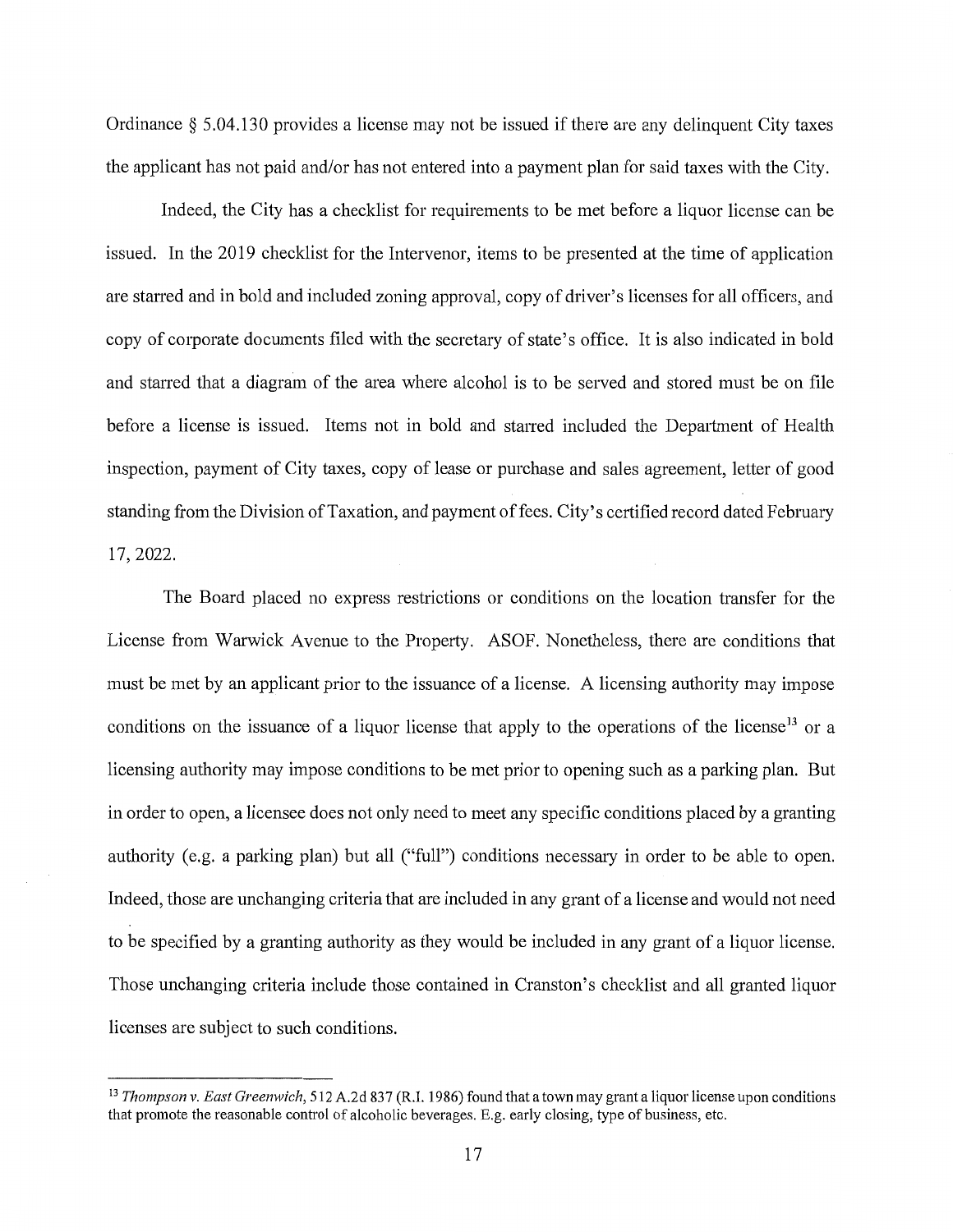On November 4, 2019, the Board approved the location transfer of the Intervenor's License from Warwick Avenue to the Property. The License was renewed on September 14, 2020 and October 4, 2021.

Section 1.4.14 discusses the difference between the grant and issuance of a liquor license.<sup>14</sup> It distinguishes between the grant of the license which refers to when the license is approved and the issuance of the license which is when the license can be used. By its own terms,  $\S$  1.4.14 does not allow a license to be renewed past the one (1) year period after the grant since the license becomes null and void without hearing by operation of the regulation unless the time is extended by litigation. During the one (1) year period, a license maybe renewed as required pursuant to R.I. Gen. Laws § 3-5-8 as most liquor licenses expire on December 1 of each year. Thus, even if a license has been renewed during that one (1) year period, it still would be null and void after the one (1) year of the grant of the license if the license did not issue. The only exemption to the one (1) year period is if the license at issue is involved in litigation which is not applicable here.

Here, the transfer to a new location was issued on November 4, 2019. The transfer was granted but could not be issued as the new premises had not been built. Section 1.4.14 clearly states that an applicant has one (1) year to meet all necessary conditions and criteria for the issuance of the license as set forth in the granting order. Thus, once the Board approved the transfer

<sup>14</sup>*D 'Ambra v. Narragansett Town Council,* DBR No. 14LQ058 (4/21/15) concerned§ 1.4.14 then known as Rule 14. In that matter, the new liquor license at issue was granted at the location and then transferred to a new owner at the same location. As that decision noted, the transfer of the license in the same location was not a grant of license. It noted that a transfer of a license is treated the same as a new application in that a transfer has the same notice and appeal rights as an application for a new license. R.I. Gen. Laws§ 3-7-19 and R.I. Gen. Laws§ 3-7-21. A renewal application does not have the same notice or appeal rights as a new application or transfer application. However, the transfer of the license at the same location could not be considered a grant of the license under§ 1 .4.14 as the rnle provides that the "applicant shall have no more than one (1) year after the original granting of the license to meet all conditions and criteria set fotih in the granting order." In other words, the one (1) year period runs from the original grant which was the initial grant of the license. The transfer of license at the same location was not an original grant of a license because the license has already been granted in response to the initial application. And again, the policy of  $\S$  1.4.14 would militate against allowing a licensee to continually file transfer applications at the same location as a way to circumvent the one (1) year period of§ 1.4.14. Here, the transfer to a new location was a grant of the License as conditions needed to be met in order to open.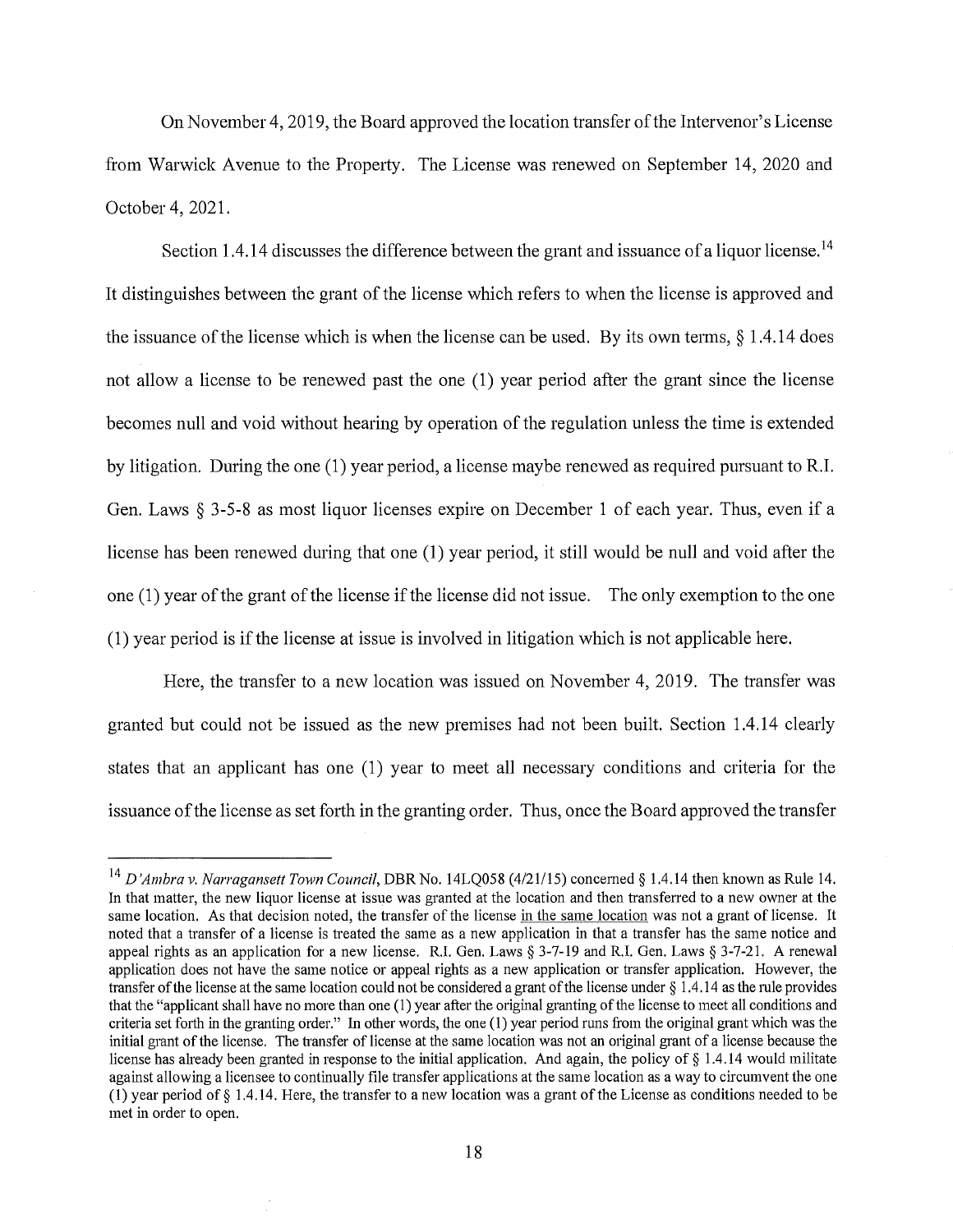(the granting order), the Intervenor had one (1) year to meet all the conditions and criteria necessary for the issuance of the License. In this matter, all the conditions are those provided for by statute and ordinance. There are no exemptions in the section except for litigation. More than one (1) year has passed since the grant of that transfer of that License to the new location.

The Intervenor has not met the necessary conditions for the issuance of license. There has been no final fire inspection or certificate of occupancy issued. The testimony was that the new building is essentially complete. Nonetheless, it has been over one (1) year since the grant of the License, and the Intervenor has not met all the necessary conditions of licensing.

Indeed, the most likely reason for  $\S 1.4.14$ 's one (1) year provision is because it is an easily understood time period and weighs the needs of an applicant to have time to open a new location and the policy of ensuring that licenses are used and not held for speculation. In other words, instead of leaving the time period to be open to a discussion of what is "reasonable,"§ 1.4.14 chose a time period that must be met that was not too long or too short. In its closing, the Intervenor argued that to find that the one  $(1)$  year period applied would be myopic literalism.<sup>15</sup> However, this regulation does not need to be interpreted as it clearly just provides a one (1) year period. While the evidence is that the Intervenor's Landlord has been pursuing the demolition and building on the Property,  $\S$  1.4.14 does not take such steps into account.<sup>16</sup>

The City argued that equitable estoppel should be applied in this situation. The City argued that the Department has previously recognized and applied equitable principals in denying a challenge to a license transfer on the grounds of the one year period in *D 'Ambra v. Narragansett* 

<sup>15</sup> This refers to the Rhode Island Supreme Court's holdings that the plain meaning approach to statutory language when construing a statute is not the equivalent to myopic literalism. E.g. *In Re: Brown*, 903 A.2d 147 ( <sup>16</sup> In contrast, the 2013 historic tax credit statute provides that work must be ongoing and the tax credit is lost if a project "remains idle" for over six (6) months. In other words, as long as the project is being worked as defmed by statute and regulation, the project does not lose its tax credit. If it is idle for too long, it does. R.I. Gen. Laws § 44- 33 .6-1 *et seq.* is the Historic Preservation Tax Credits 2013 act. R.I. Gen. Laws§ 44-33.6-2(13) defmes remain idle.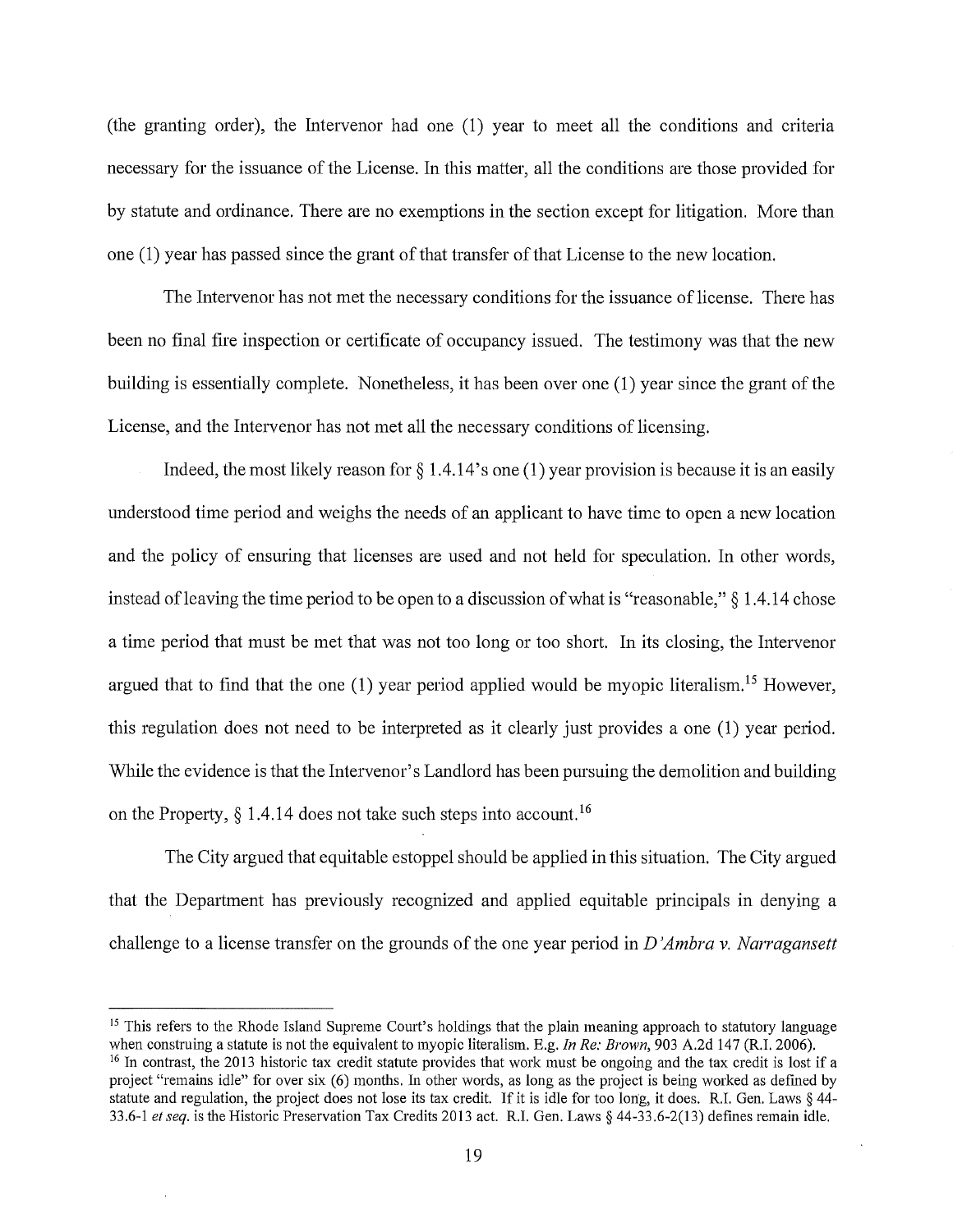*Town Council,* DBR No. 14LQ058 (4/21/15). The City also argued that equitable considerations should be applied to this situation. The City and Intervenor argued that City was well aware of the Intervenor's plans to demolish and build a new building at the Property and welcomed such economic revitalization. The City and Intervenor argued that the Intervenor was not sitting on the License (as in *Baker*) but was diligently working to open the new store as evidence by Clift's testimony and that it would be unjust to declare the License null and void.

While the City and Intervenor argued that equitable principals should be applied so that the one (1) year period does not apply, equitable principles are not applicable to an administrative procedure. *Nickerson v. Reitsma,* 853 A.2d 1202 (R.I. 2004). In *Nickerson,* the Supreme Court vacated a Superior Court order that had vacated an agency sanction on so-called "inherent equitable powers." *Id.* at 1206. In other words, the Court could not use its equitable powers for an administrative matter since equitable principals are not applicable to administrative procedures.<sup>17</sup>

Here, the City and Intervenor argued that to declare the License null and void would stop an important City policy of economic revitalization in that the City approved the transfer because of its understanding of what the Clifts planned to do at the Property. The undersigned does not question that the City wanted or desired the Clifts' proposed plan to demolish the old buildings at the Property and build a new commercial building.

However, the Department as an administrative agency is charged with exercising its statutory authority<sup>18</sup> which is this matter relates to enforcement of the statutory and regulatory requirements

<sup>&</sup>lt;sup>17</sup> The Court found as follows:

The Superior Court is certainly a court of equity; however, the trial justice was not vested with any authority to circumvent the clear procedural limitations that the statutory and decisional law of this state placed upon him. In this case, the trial justice erred in three respects: by impennissibly consolidating an administrative appeal with a civil trial, erroneously exceeding his authority by considering evidence outside the certified record in the administrative appeal, and lastly, by vacating a valid agency decision based upon unarticulated equitable grounds and in the absence of any authority to do so. *Id.* 

<sup>&</sup>lt;sup>18</sup> Iselin v. Ret. Bd. of Employees' Ret. Sys. of Rhode Island, 943 A.2d 1045 (R.I. 2008).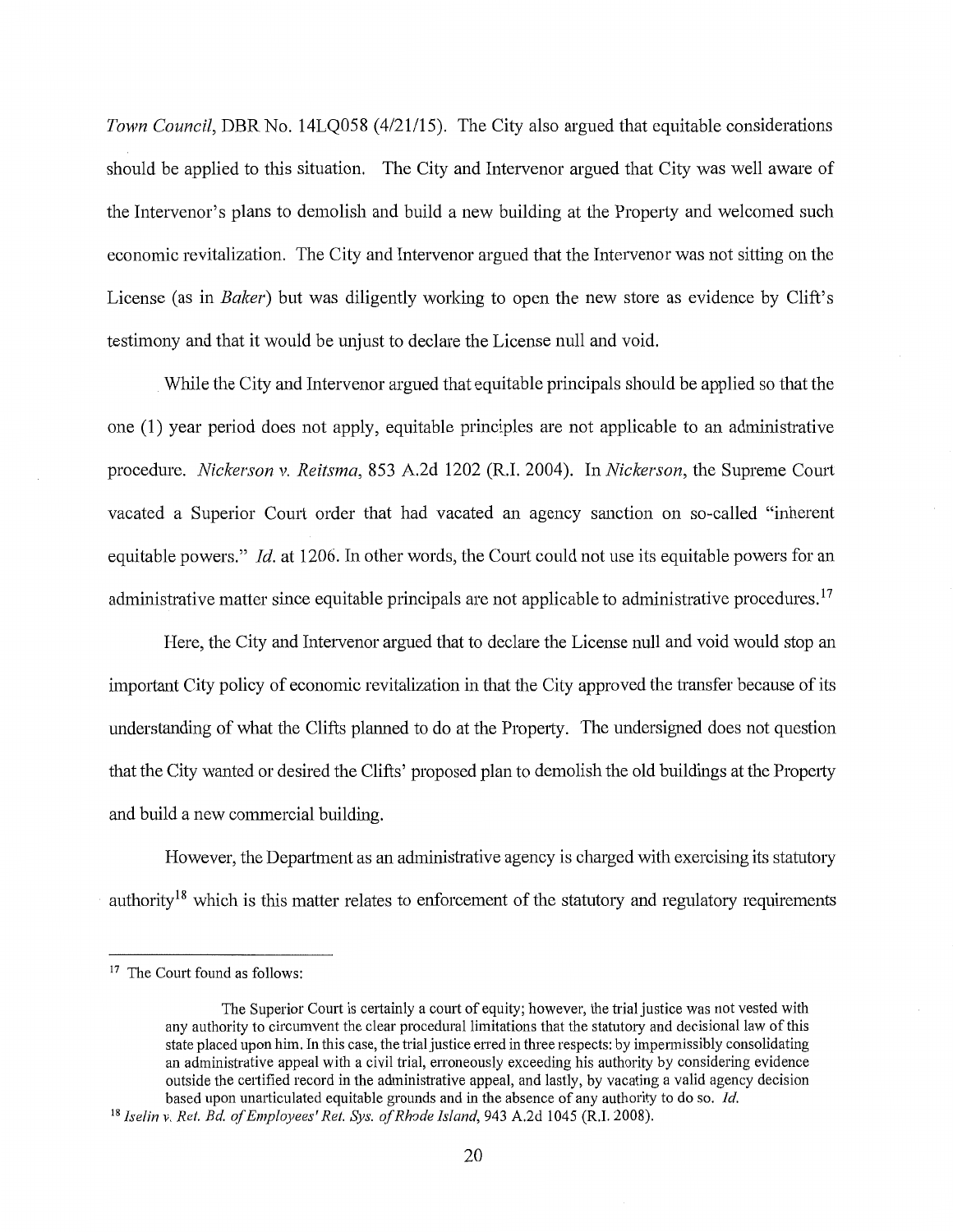for liquor licensing. Indeed, the liquor licensing statute is to be liberally construed to promote temperance and reasonable control alcoholic beverages. R.I. Gen. Laws § 3-1-5. In other words, the liquor licensing statute does not necessarily favor the granting and issuance of liquor licenses and instead provides for the control of liquor licensing.<sup>19</sup>

To that end, there is a statutory cap on Class A liquor licenses. The patties agreed that the City of Cranston is over the statutory cap so that it cannot issue any new Class A liquor licenses. If the statutory cap did not exist, there would be no issue here as the Intervenor could merely apply for a new Class A liquor license which presumably would be approved by the Board.

The liquor licensing statute has other examples of providing for the control of liquor licenses in that certain licenses cannot be issued within 200 feet of a place of certain schools and places of public worship. R.I. Gen. Laws § 3-7-19. However, a review of R.I. Gen. Laws § 3-7-19 shows that

19 In *Baginski v. Alcoholic Beverage Commission,* 4 A.2d 265, 266-267 (R.I. 1939), the Court reviewed the reasons behind the State's liquor licensing laws finding as follows:

Chapter 2013 is a familiar and well-recognized example of the legitimate exercise of the police power. *Tisdal! v. Board of Aldermen,* 57 R.I. 96, 188 A. 648. The act is entitled an act to promote temperance and to control the manufacture, transportation, possession and sale of alcoholic beverages. Its chief purpose may, without question, be said to be the safeguarding of the public health, safety and morals. *Clark v. Alcoholic Beverage Commission,* 54 R.I. 126, 170 A. 79.

The traffic in intoxicating liquors has ever been a prolific source of evils, gravely injurious to the public welfare. The need of its regulation and control is undisputed. In a search for a system of effective, impartial and uniform regulation and control of this traffic our legislature enacted the above chapter [P.L. 1933 ch. 2013] which was later amended by P.L.1934, chap. 2088. This system is a departure from that which had long existed here prior to the advent of national prohibition. Then the regulation and control of substantially every phase of the liquor traffic was vested exclusively in the local governing bodies. The state exercised over this local administration no administrative supervision or control, except occasionally in some cities and towns the legislature intervened to set up stateappointed license commissions or police commissions with licensing powers; but such commissions were vested with purely local administrative powers only. They were not commissions with state-wide jurisdiction.

Chapter 2013 changed all this. Where, before, the emphasis was exclusively on control locally, now it is predominantly on state control. This is evident in many sections of the act. Running through the entire act is the central idea that the traffic in intoxicating liquors is a problem that is state-wide; and correspondingly, that state supervision and control, either originally in some phases or ultimately in others, alone can adequately cope with it. However, along with the incorporation into the law of this new idea, there has been retained a remnant of local administration. \*\*\*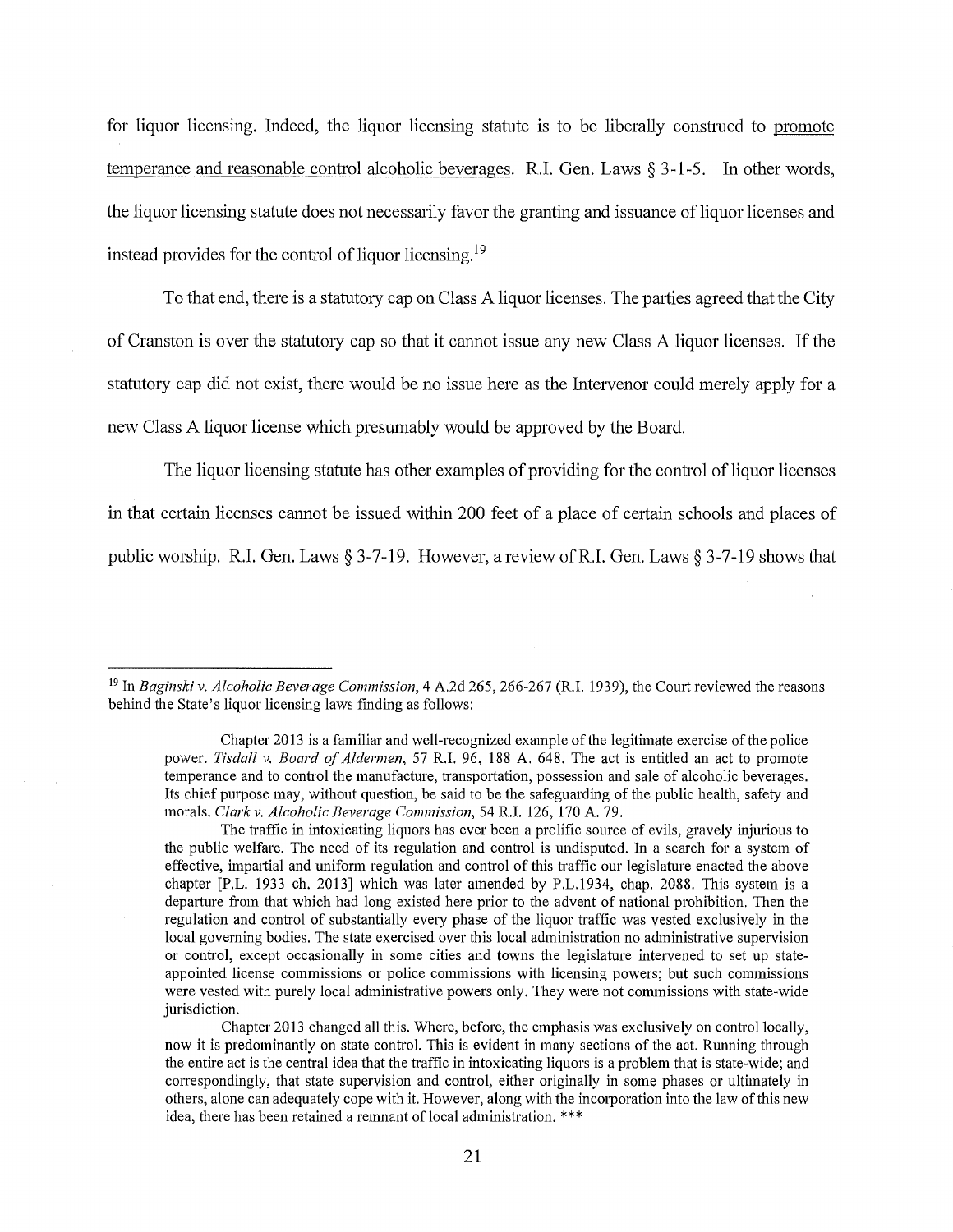there are over 50 statutory exemptions provided for in the statute to that prohibition.<sup>20</sup> In those cases, the General Assembly has revisited its policy on the placement of licensees and made exemptions when found to be desirable.

This brings us to *D 'Ambra.* In that case, a Class BY-Tavern license was granted but not issued within the one (1) year period of the then Rule 14. In that matter, there was no dispute that the license holder had been working on the premises in order to open a hotel with a restaurant and bar. The undersigned found that the Class BV-Tavem license was null and void pursuant to Rule 14. The then Department director modified the decision finding that the "policy behind Rule 14 is to prevent grantees from sitting on liquor licenses without using them for an unreasonable period of time" and that the license holder in that matter "cannot be characterized as sitting on a license for an unreasonable period of time" and that the local authority's "renewal of the license does not violate the letter of spirit of the law." *Id.* 

As the Intervenor rightly argued, the Department applied equitable considerations to *D 'Ambra.* However, equity is not applicable to administrative proceedings so that the undersigned respectfully disagrees with the outcome of that matter as it had no basis in the statute or regulation but rather was based in what the then director felt was a good policy. Despite *D 'Ambra,* there has been no change to the regulation. The Department has not amended the regulation to either provide for a longer period than one (1) year or to change the one (1) year period to a "reasonable time" or to define the time allowed based on the efforts made to open the granted location. The regulation has not been amended to include any hardship exemption.<sup>21</sup>

 $20$  Indeed, R.I. Gen. Laws  $\S 3-7-19(41)$  was a result of a Department decision upholding the Providence Board of Licenses' denial of a liquor application due to it being within 200 feet of a public place of worship. *Perez Smith, LLC d./b/a Paris Bistro v. City of Providence, Board of Licenses*, DBR No. 19LQ001 (3/6/19). P.L. 2019 ch. 162 § 1

<sup>&</sup>lt;sup>21</sup> The issue of the COVID19 pandemic was raised during the hearing in terms of the Intervenor's Landlord's progress in constructing the new building. However, other than the exemption for litigation to extend the one (1) year period, the regulation does not provide any exemption for natural disasters, acts of God, or fire, etc. The Appellants noted that in the many executive orders issued by the governor of Rhode Island in relation to the COVID19 pandemic, none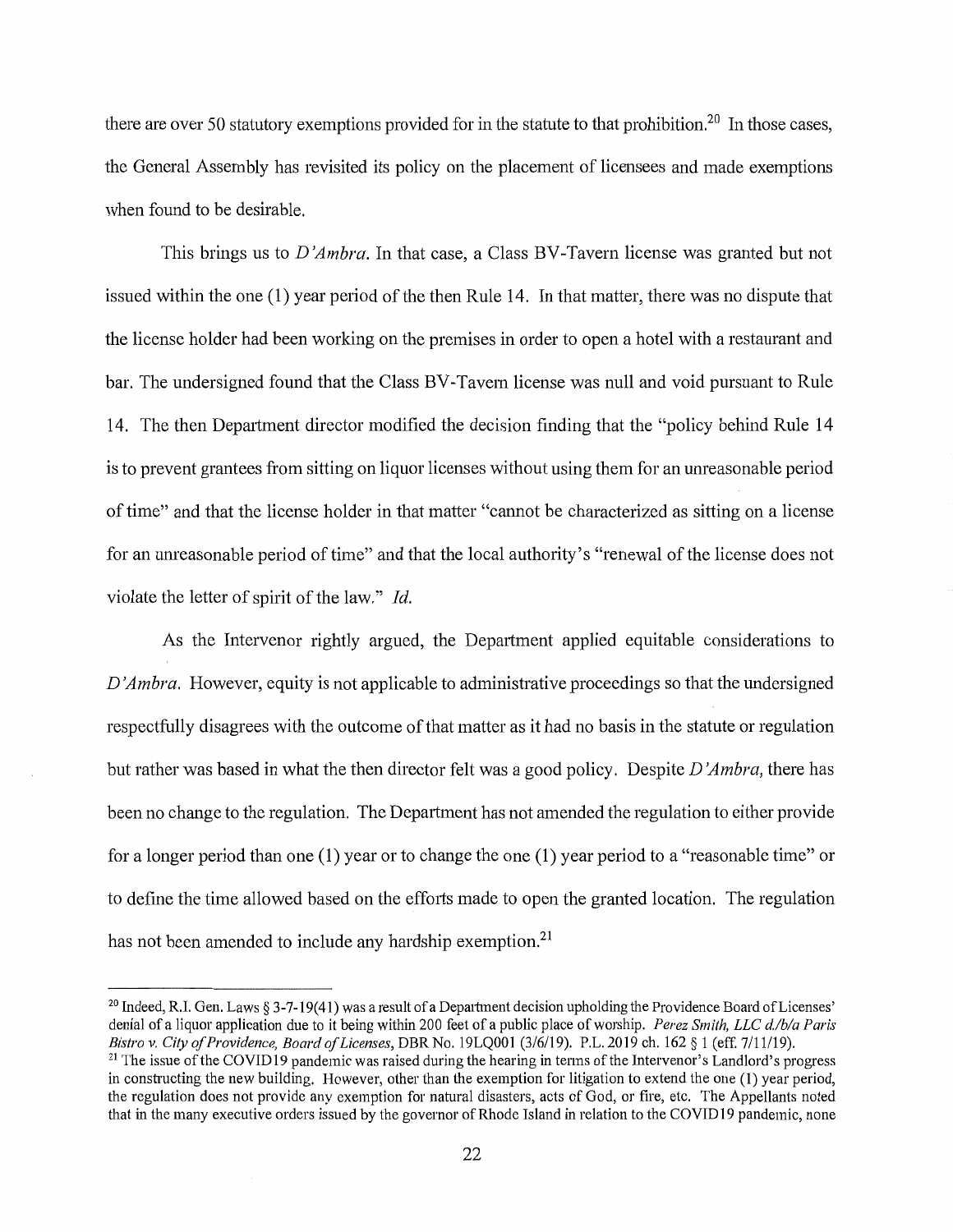The Intervenor argued that since the Board had not placed any conditions on the transfer of the license in terms of time limits or operational deadlines or at time of the renewals, § 1.4.14 does not apply. The Intervenor argued that the Board was informed of the plans to demolish and build a new building and approved such relocation of the License. Presumably, the Intervenor raised the issue of conditions placed on the License because of language in the director's modification of *D 'Ambra.* 

In *D'Ambra*, the director tried to distinguish between conditions precedent and those running with the license. By doing so, the modification concluded that the local authority's granting order did not make the opening of the establishment or a certificate of occupancy a condition precedent to the issuance of the license so that the license was issued when the applicant submitted its parking plan which was a condition imposed by the town. This attempt to distinguish between conditions precedent and those running with the license is not supported by § 1.4.14. In fact, that conclusion renders § 1.4.14 meaningless as the modification found the one (1) year period did not apply without explicit conditions imposed by the local authority. That distinction that was read into the regulation could result in a licensee that was granted a license being able to sit on its license and not open and not obtain a certificate of occupancy as long a local licensing authority did not explicitly recite all of the conditions necessary for operating the business. Not only is that not the actual requirement of the section but it contradicts the policy of ensuring the control of liquor licensing and preventing the speculation oflicenses. *Green Point v. McConaghy,* 2004 WL 2075572 (R.I. Super.).

While the modification of *D 'Ambra* found § 1.4.14 provided for a reasonable time, that section never speaks of reasonableness or different kinds of conditions. Instead, "a retail alcoholic

addressed this issue. Section 1 .4.14 provides a time period that is applicable to all situations but litigation involving the license.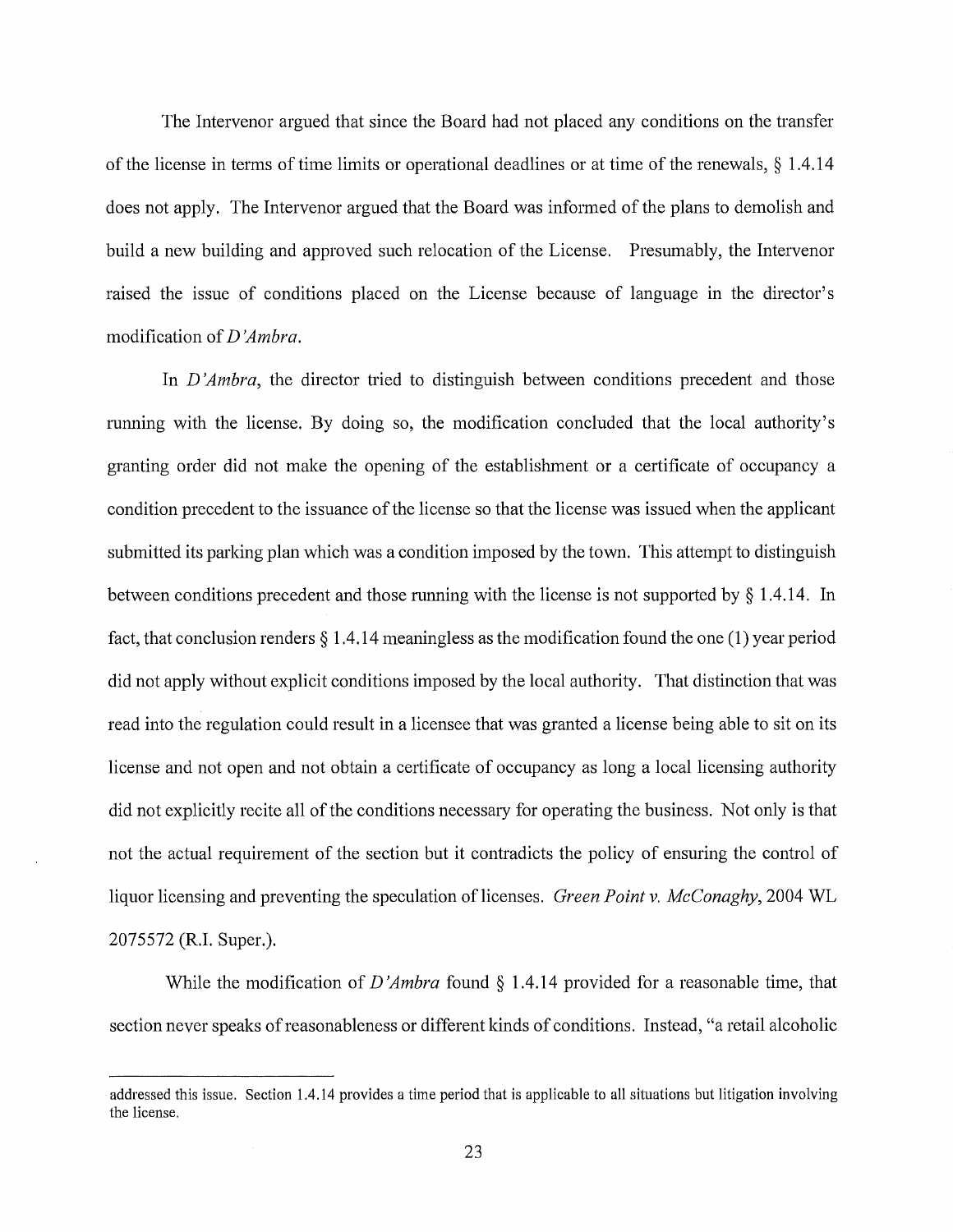beverage license may be granted but not issued pending full compliance with conditions and criteria necessary for the issuance of said license" and an applicant is to "meet all conditions and criteria set forth in the granting order." Section 1.4.14. The granting order is merely the approval of the license by the local authority which includes the unchanging criteria and any other conditions that a local authority may apply. Section 1.4.14 clearly provides that "[a]ll conditions and criteria" - in other words, "full compliance" - must be met within the one (1) year period. It does not say that some conditions must be met. It does not say only the conditions mentioned by the local authority must be met. It does not say that only special local conditions must be met. Rather it says all necessary conditions must be met.

Presumably  $\S$  1.4.14 applies the one (1) year period because what is reasonable for one person is unreasonable for another. *Supra.* Some people might argue that it is reasonable to take two (2) or five (5) years to complete a location. Instead of causing such arguments, § 1.4.14 provides a clear period of one (1) year. Following the rule is not elevating form over substance but rather it is applying the rule as written. The time period of one (1) year has not been changed since the 2015 *D 'Am bra* decision. As much as it could be found that the Intervenor's Landlord has been completely reasonable in the steps it has taken to build the new building, § 1 .4.14 merely applies a time period.

This brings us to the Department's 2015 letter. The Appellants argued that the letter is not applicable in that it cannot bind the Department as it is not a response to the statutory mechanism of requesting a declaratory order contained in R.I. Gen. Laws § 42-35-8. The Intervenor argued that it relied on the letter to its detriment. The letter in question was in response to questions posed by the Intervenor's counsel to the Depatiment in 2015 in relation to another proposed project that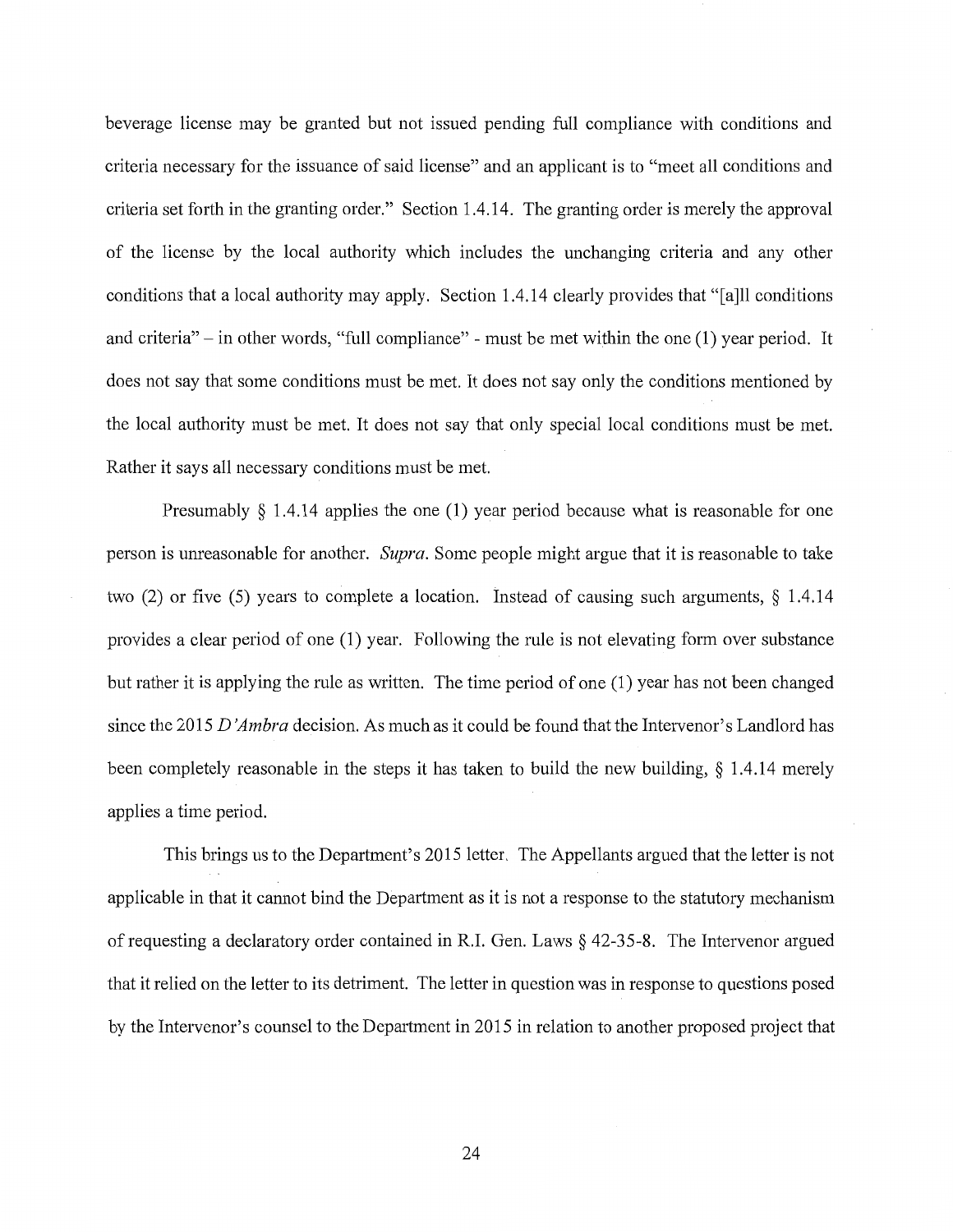the Clift family was considering. Intervenor's Exhibits One (1) and Two (2). The Intervenor did not seek any guidance from the Depatiment in relation to its proposed project on the Property.

In 2015, the Intervenor's counsel asked that if a Class A liquor license was transferred could the new entity discontinue operations during the permitting and construction of the new building which could take up to one (1) year. The Department's response indicated that once the license is transferred to a new location, the new entity could discontinue operations during the permitting and construction of the building for a reasonable time. The letter indicated that§ 1.4.14 only applies if the licensing authority expressly conditions the grant of the transfer on the satisfaction of certain conditions and criteria such as the construction of the premises. The letter relied on *D'Ambra* and noted it was on appeal.<sup>22</sup>

As noted above, § 1.4.14 does not distinguish between explicit conditions noted by a local authority and those that are known to apply such licenses. As such, the undersigned respectfully disagrees with the letter's conclusion in relation to said section.

Nonetheless, on rare occasions, the Rhode Island Supreme Court has found that the doctrine of *equitable estoppel* (as opposed to generic equitable considerations) may apply against public agencies. The Supreme Court has held as follows:

in an appropriate factual context the doctrine of estoppel should be applied against public agencies to prevent injustice and fraud where the agency or officers thereof, *acting within their authority,* made representations to cause the party seeking to invoke the doctrine either to act or refrain from acting in a particular manner to his [, her, or its] detriment. *Romanov. Retirement Board of the Employees' Retirement System of the State of Rhode Island,* 767 A.2d 35, 39 (R.I. 2001) (citation omitted) (italics in original).

Therefore, for a party to obtain *equitable estoppel* against an agency, it must show that a "duly" authorized" representative of the agency made affirmative representations within the scope of his/her

<sup>&</sup>lt;sup>22</sup> During the pendency of this matter, it was represented that the *D'Ambra* appeal was resolved, and no decision was every issued by the Superior Court.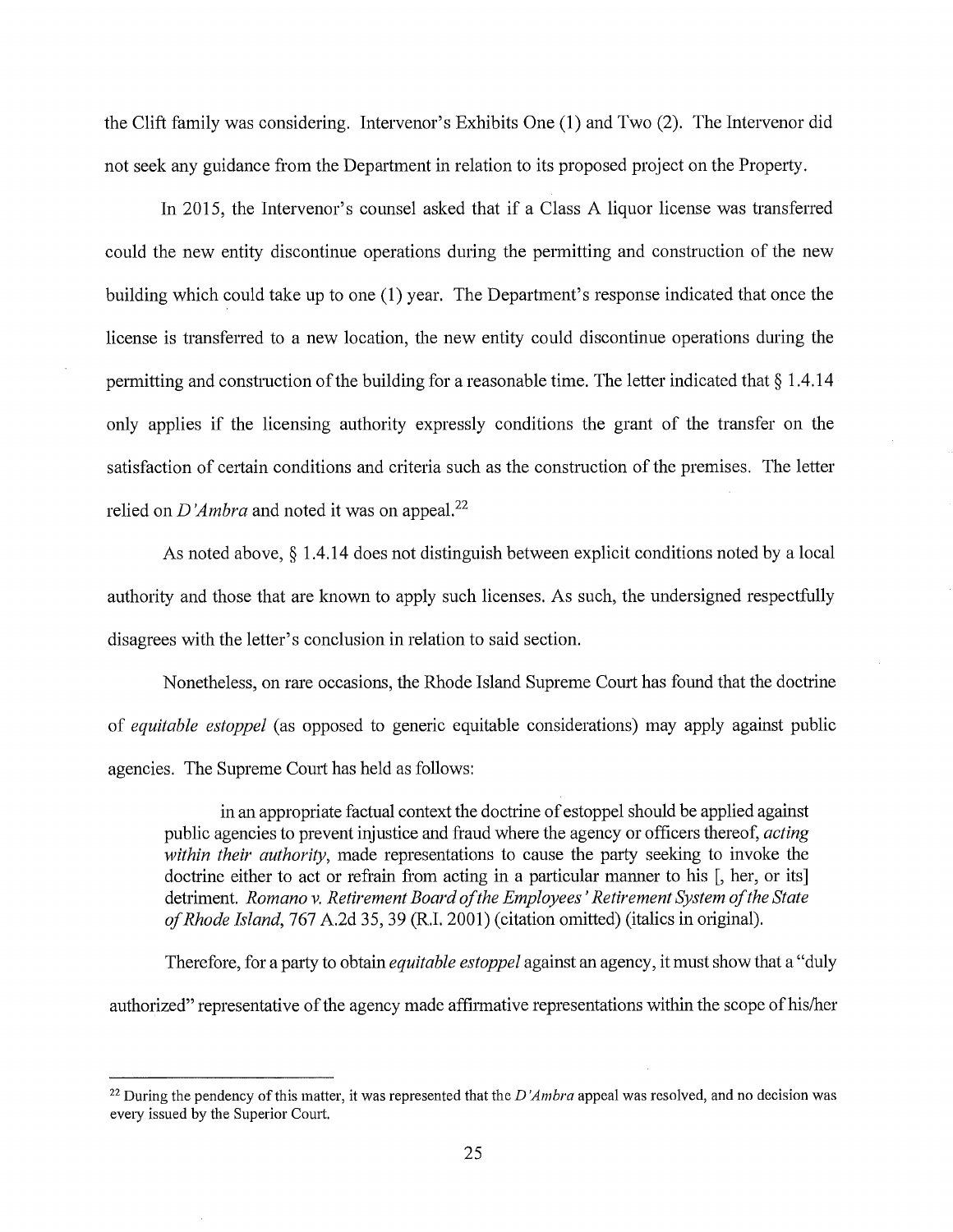authority, that such representations were made to induce the plaintiff's reliance thereon, and that the plaintiff actually and justifiably relied thereon to its detriment. *Cigarrilha v. City of Providence,* 64 A.3d 1208 (R.I. 2013); and *Casa DiMario, Inc. v. Richardson,* 763 A.2d 607 (R.I. 2000). See also *El Marocco Club, Inc. v. Richardson,* 746 A.2d 1228, 1234 (R.I. 2000) ("key element of an estoppel is intentionally induced prejudicial reliance.") (internal citation omitted).

However, a government entity and its representatives do not have "any implied or actual authority to modify, waive, or ignore applicable state law that conflicts with its actions or representations." See *Romano* at 40. *Romano* found that the "doctrine of *equitable estoppel* should not be applied against a governmental entity like the board when, as here, the alleged representations or conduct relied upon were *ultra vires* or in conflict with applicable law." *Id.* at 38. See also *Technology Investors v. Town of Westerly,* 689 A.2d 1060 (R.I. 1997). Moreover, "any party dealing with a municipality 'is bound at his own peril to know the extent of its capacity.'" *Casa DiMario* at 612 (internal citation omitted). See also *Tidewater Realty, LLC v. State, Providence Plantations,* 942 A.2d 986, 995 (R.I. 2008) (well-settled principle that a municipal employee cannot bind the city without possessing the actual authority to do so and apparent authority and reliance on the part of the plaintiff are not adequate). Furthermore, "[a]s a general rule, courts are reluctant to invoke estoppel against the government on the basis of an action of one of its officers."' *Casa DiMario* at 612. (internal citation omitted).

In addition, the party must make a requisite showing that *equitable estoppel* should be applied to prevent fraud and injustice. See *Guilbeault v. R.J Reynolds Tobacco Company,* 84 F.Supp.2d 263 (D.R.I. 2000) (to prove fraud, plaintiff needs to show that defendant made a false or misleading statement of material fact that defendant knew to be false and it was made in order to deceive and that plaintiff detrimentally relied on statement).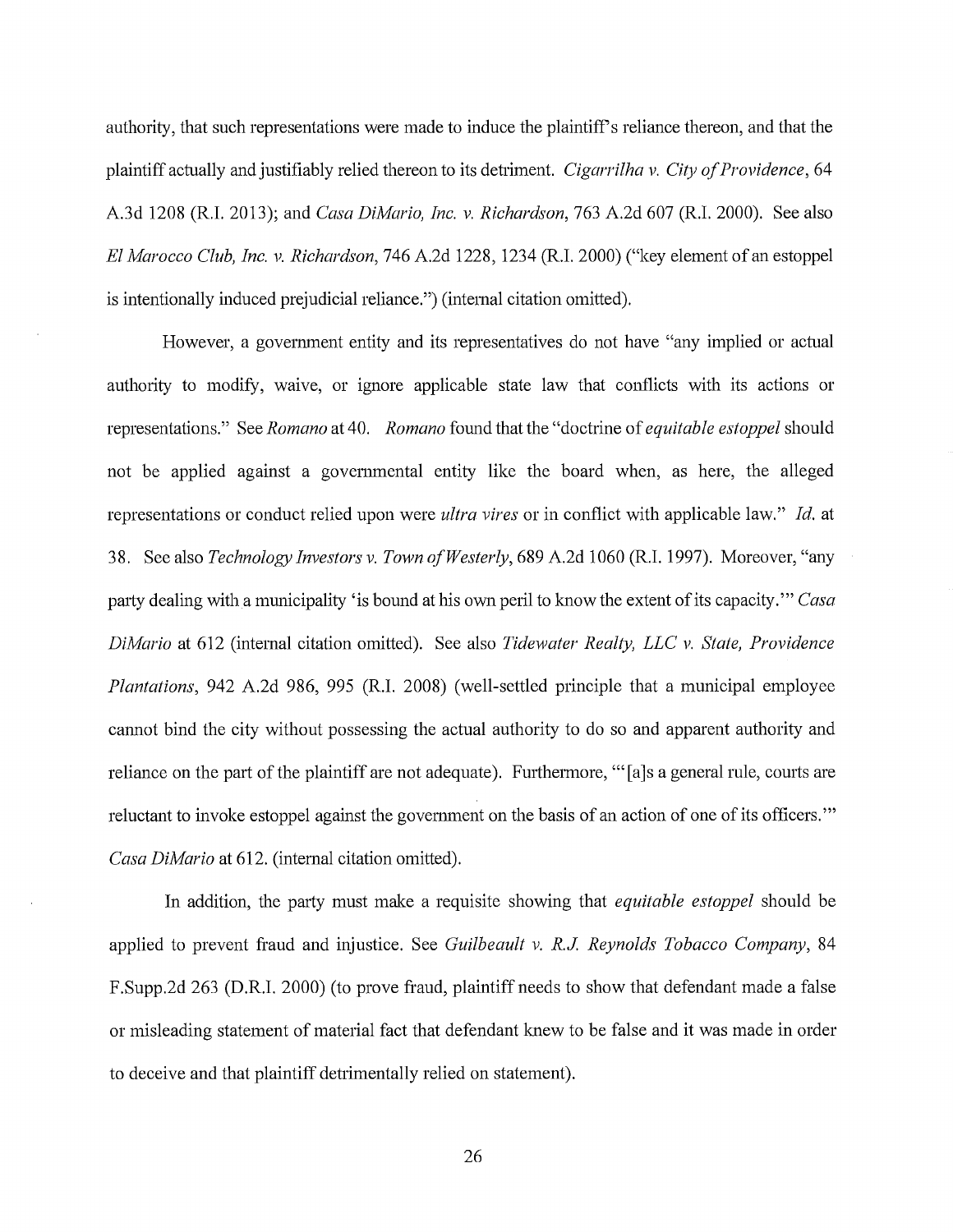The Department did not make any affirmative representations regarding this project. In fact, it made no representations to the Intervenor regarding this project. The Department's letter was in response to inquiries in 2015 about another project. The 2015 letter cannot be found to have been made to induce reliance on by the Intervenor as the letter predates this project and the inquiry was not about this project. The Department made no affirmative representations to the Intervenor in relation to this project in order to induce detrimental reliance. Further, the Department could not waive the applicable law.23 The facts in this matter do not fall under *equitable estoppel.* 

The City relied on *DeFalco v. Voccola,* 557 A.2d 474 (R.I. 1989) to argue that *equitable estoppel* should be applied to this situation. *DeFalco* referenced *equitable estoppel* being used in zoning contexts similar to the matter before the Court and found while those other cases were not exactly like its matter, they bore a strong resemblance. However, the Court did not analyze the facts before it in terms of the doctrine of *equitable estoppel.* Rather its finding was based in "equity principles" in that it was unfair to require an occupancy permit prior to the issuance of the license. *Id.*  at 476. In *DeFalco,* the licensee had part of its property condemned by the State, and he needed to restore and modify the part of the building that was condemned in order to be able to operate as a restaurant. The local authority denied his Class B renewal liquor license because he did not have an occupancy permit. The Court found the equitable considerations allowed the issuance (renewal) of a license conditional upon obtaining an occupancy permit. Indeed, the Court found that the local authorities had obstructed the licensee from demolishing and reconstructing his building. Certainly, that is the opposite of the facts in this matter where the City supports the Intervenor's project. While *DeFalco* spoke of equity, its conclusion was to impose a condition on the renewal of a license. The Court below had found there was no prohibition in the statute for the issuance of a condition on a

<sup>23</sup> For a discussion, of how hard it is to show *equitable estoppel* against a government entity, see *Town of South Kingstown v. Rhode Island Department of Business Regulation,* 2012 WL 6756205 (R.I.Super.).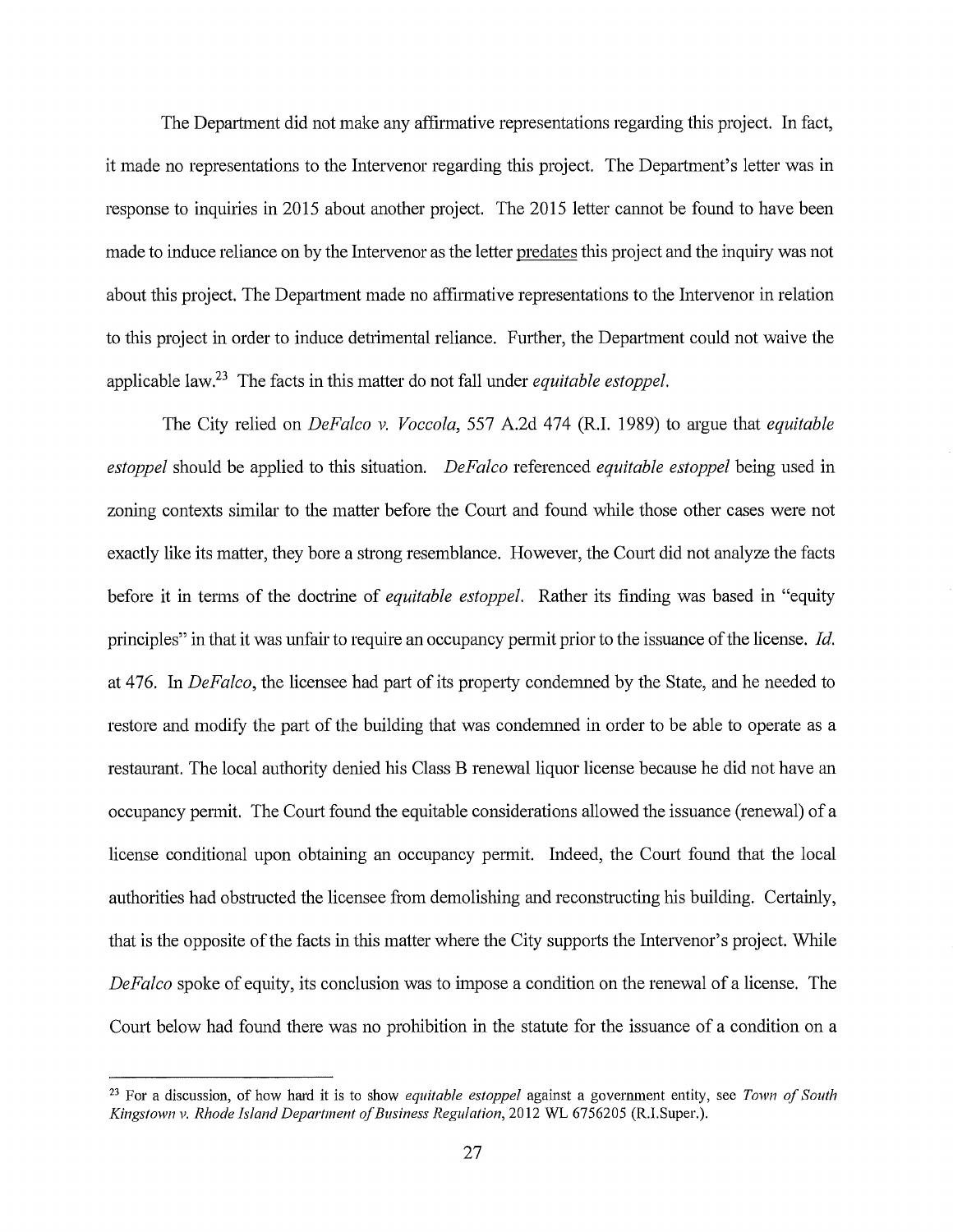license. Indeed, the Supreme Court had already decided prior to *DeFalco* that liquor licenses may be issued with conditions attached. *Thompson, supra. DeFalco* merely imposed a condition on the renewal of a license and does not support the application of *equitable estoppel* or equity in this matter.

The applicability of § 1.4.14 has come before the Department prior to *D 'Ambra.* On January 8, 2013, the Department issued an order to the Providence Board of Licenses that it grant a Class BV license to an applicant who had taken an appeal to the Department. On December 4, 2014, that applicant filed an emergency request with the Department to re-issue the January 8, 2013 order with "today's date" so that the applicant would not be in violation of the then Rule 14. In *In Re: Jarr Realty*, LLC, DBR No. 14LQ062 (12/8/14), the Department declined this request. The Department also rejected the applicant's equity arguments that it had spent money rehabilitating a building for the use of the license.

As *Jarr* noted, the then Rule 14 existed clearly for the reason of establishing the "reasonable control of the traffic in alcoholic beverages." R.I. Gen. Laws§ 3-1-5. R.I. Gen. Laws§ 3-5-9 requires that the license must describe the location where the license is to be used and only that location can be used so that it clearly envisions that all retail licenses must be used at a specific location. *Supra.* Rule 14 strikes a balance between ensuring that an applicant has time to come into compliance with building, fire, and zoning (etc.) requirements after the granting of a liquor license but that the grant of the license is not open ended so that the license continues to "exist" without being used. In other words, the licensing scheme ensures that liquor licenses are being used and the local licensing authority knows who holds the license and where the license is located.

*Jarr* went on to discuss that the General Assembly did not want Class A licenses continuing to exist when they were not being used. The same policy supports when a Class B license is revoked for non-use. The requirement to specifically identify a premise of a retail license supports the public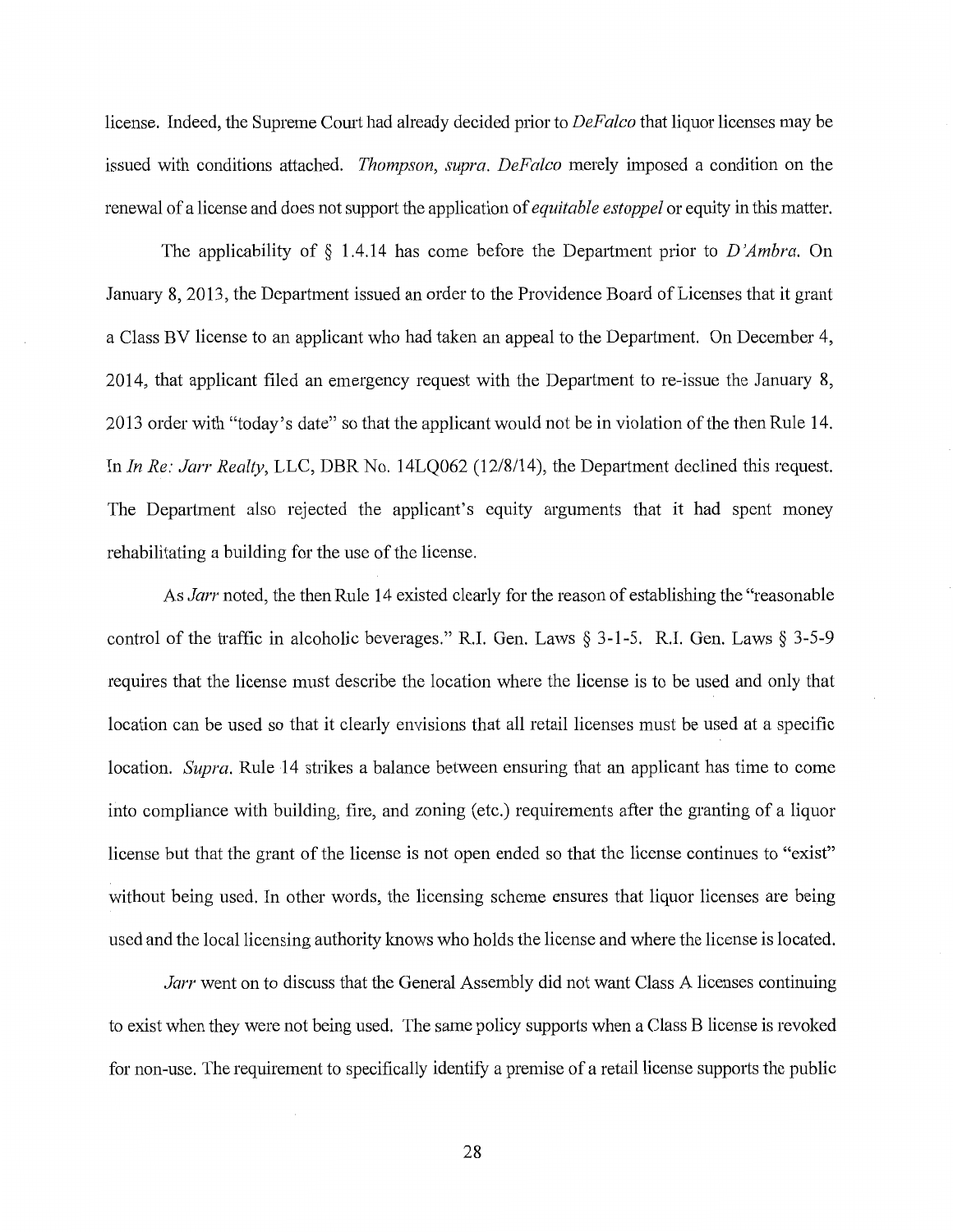policy of reasonably controlling the traffic in alcoholic beverages by ensuring that a town or city knows where each liquor license is located. Furthermore, the requirement also provides a basis that licenses that are not being used and/or are failing to comply with the conditions of licensing cannot continue to exist. Section 1.4.14 clearly provides a one (1) year period for a licensee after a license is granted to comply with all conditions necessary for the issuance of a license.

While the Department has been called a "super licensing" authority and the Director has the authority under R.I. Gen. Laws 3-7-21, "to make any decision or order he or she considers proper," the Department does not have the discretion to ignore or waive statutory or regulatory requirements. *Romano.* Section 1.4.14 controls in this situation. *Jarr.* 

# **F. Abandonment**

The Intervenor closed its store on Warwick Avenue in March, 2020 and sold the property in April, 2020. It is no longer selling liquor at its store.

The Appellants argued that the Intervenor has abandoned its License pursuant to R.I. Gen. Laws  $\S 3-5-16.1$ . That statute provides that when the holder of a Class A license has abandoned the premises from which the licensee has been conducting his or her business or has ceased to operate under the license for a period of ninety (90) days, the license shall be canceled. However, a Class A licensee may have up to one (1) year to reestablish the business where the abandonment or cessation of operating was due to illness, death, condemnation of business premises, fire or other casualty.

In this situation, the Intervenor transferred its License location to the Property. Section 1.4.14 is a similar provision to the Class A abandonment statute in that it provides that if a granted licensed does not open it a year, that license too shall be null and void. The abandonment statute

29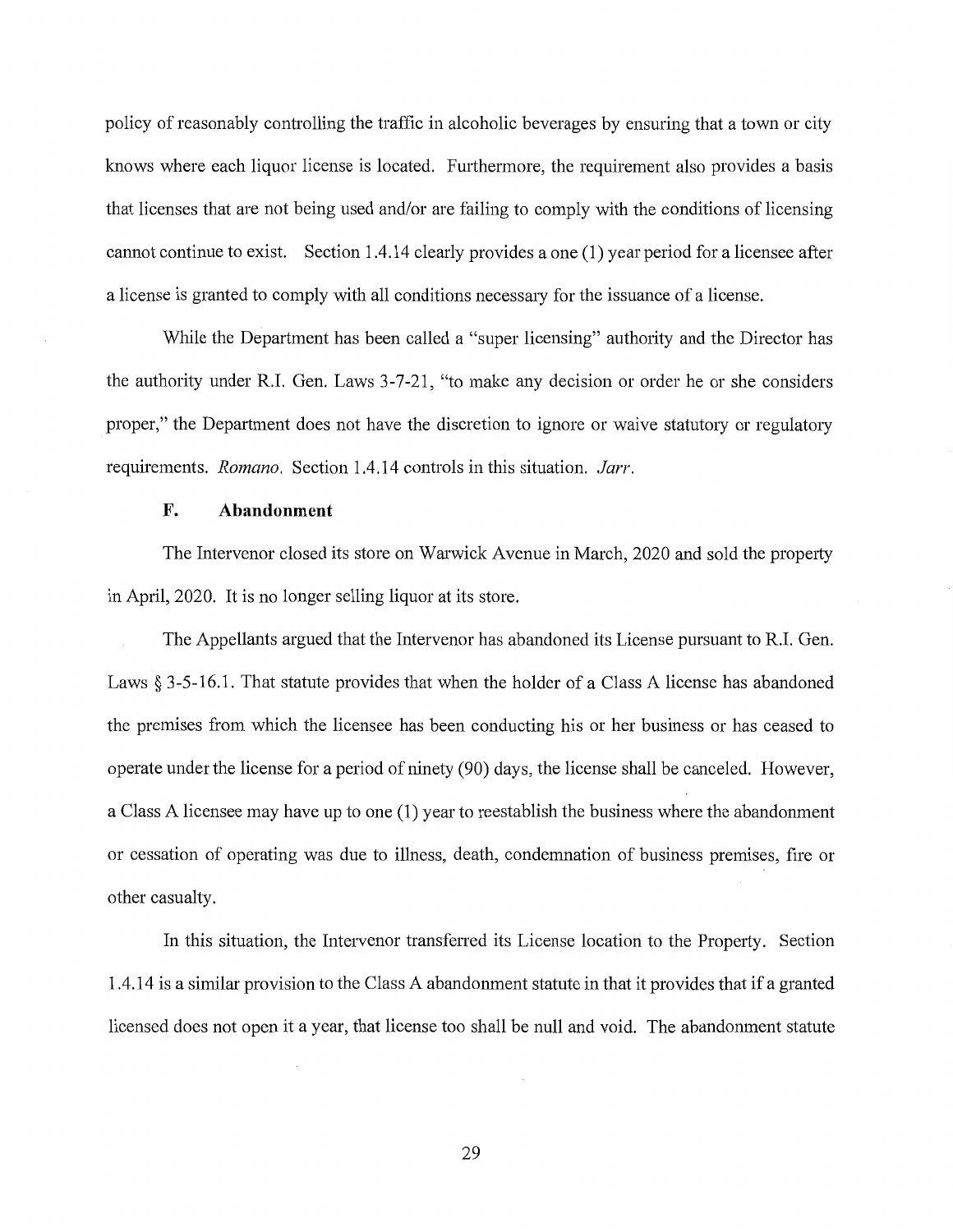applies to already established Class A establishments that cease to operate. However, the idea is the same for both provisions: failing to use or operate a liquor license results in the loss of license.

R.I. Gen. Laws § 3-5-16.1 requires that a local licensing authority shall hold a hearing after notice of abandonment. Here, the License was transferred to the Property. It ceased to operate at Warwick Avenue. However, as the License is now null and void under Section 1.4.14, abandonment does not apply. If the Intervenor had opened its new store by November 4, 2020, the abandonment provision would not have applied as the License would have been granted and issued within one (1) year of the grant as provided by  $\S$  1.4.14.

Nonetheless, with the City's and Intervenor's arguments regarding abandonment, the undersigned will address its statutory requirements. The City argued that there is a difference between operating a business and selling liquor. The Intervenor argued that its License has not been abandoned as it continues to operate in preparation of opening the new store. The Intervenor also invoked zoning cases to argue that there must be an intent to abandon. *Town of Coventry v. Glickman,* 429 A.2d 440 (R.I. 1981). However, zoning cases are not necessary to understand the abandonment statute. The plain language of the statute indicates that either a licenseholder has abandoned its premises - in other words is no longer at those premises - or has ceased to operate under its license.

The Intervenor argued that it was still "using" its license even if was not selling liquor. It argued that it was preparing for opening and designing the store and paying taxes, etc. However, all activities that the Intervenor is engaging in for the opening of the new store would not require a liquor license. Preparing for a potential store does not show the use of a license. Instead, it is analogous to holding licenses in a safe and not using them. See *Baker.* 

30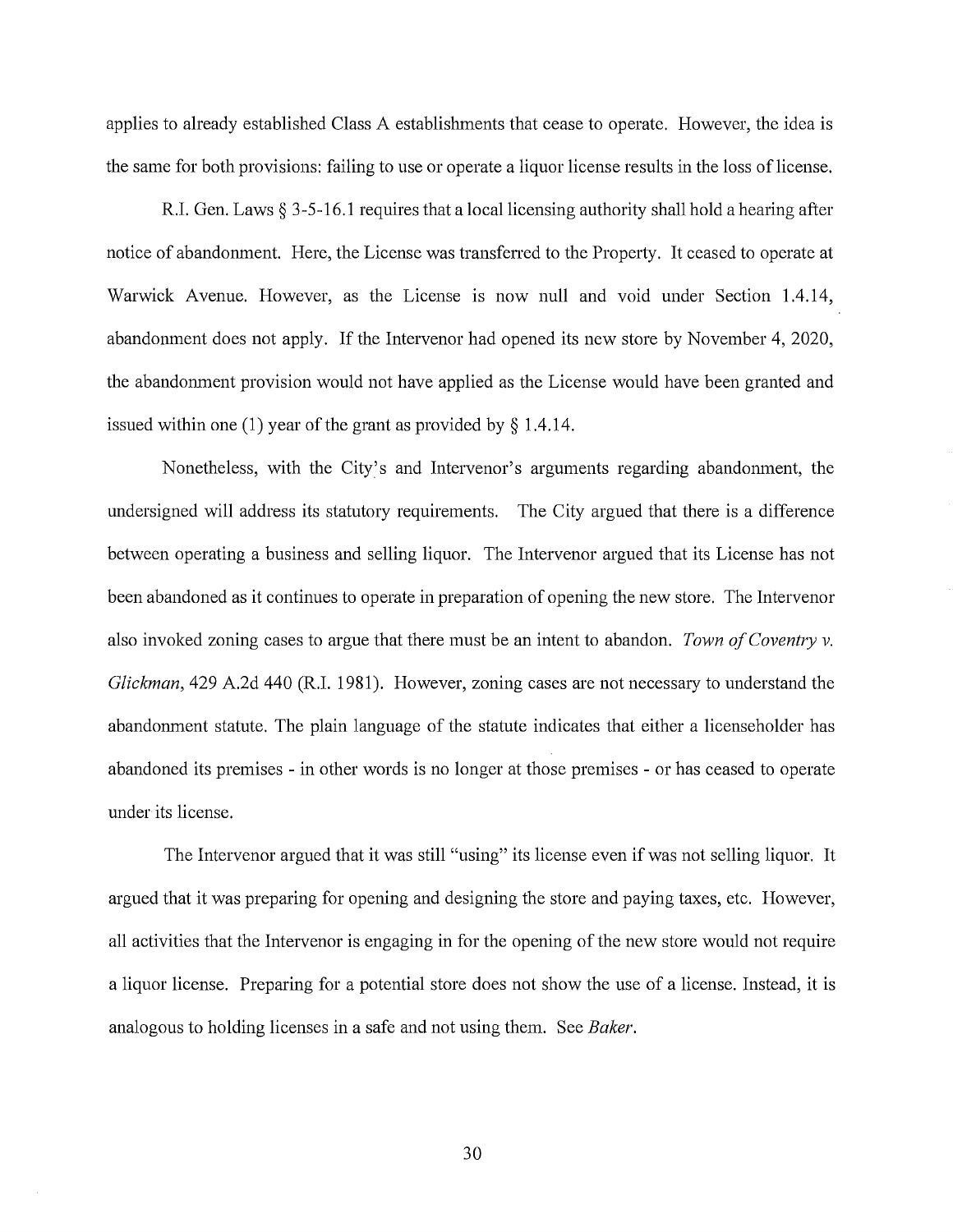R.I. Gen. Laws§ 3-5-6 provides that there are several classes of beverage licenses, each of which authorizes the doing of things. For Class A liquor licenses, R.I. Gen. Laws § 3-7-3 authorizes the license holder to sell closed containers of liquor at retail. In other words, to be a liquor store. The issue of abandonment concerns whether a Class A licensee has ceased to operate under the license. Once a Class A liquor licensee stops selling liquor, it is no longer operating under its license.

To argue that someone can be using a license without selling liquor contravenes the public policy concerns behind the abandonment statute. As noted in *Green Point v. McConaghy,* allowing the transfer and prolonged non-use of liquor licenses contravenes public policy in that it promotes private market speculation of licenses that are otherwise difficult to obtain through proper application to a licensing authority. As noted in *Marty's Liquors v. Warwick Board of Commissioners,* 1985 WL 663587, the General Assembly enacted legislation specifically providing to reduce the number of Class A liquor licenses so that Class A licenses cannot be kept "alive" for improper purposes.<sup>24</sup>

The Department's letter noted that the abandonment statute would not apply if the transfer of the License was accomplished before the closing of the License's current location. However, with the transfer of the License, the Intervenor became subject to the abandonment statute's equivalent in§ 1.4.14. Thus, the abandonment statute would not apply prior to the November 4, 2020 date for the issuance of the license. Nonetheless, if the Intervenor sought to re-open the store

 $24$  The Department has consistently ensured that new life is not breathed into licenses that have been revoked, expired, abandoned, or are null and void. *Baker* ( cannot transfer a Class B liquor license that was not issued to a *bona fide*  tavern keeper or victualer); and *Green Point.* See also *Wines and More, Inc. v. City of Cranston, Board of Licenses,*  DBR No.: 19LQ009 (8/2/19) (Class AE liquor could not be split by locality in order to transfer Class A license): *City of Cranston and A. Jeffi·ey Bucci d/b/a Plainfield Pike Liquors,* DBR No. 01-L-0050 (8/10/01) (over statutory cap for new Class A license and cannot transfer expired Class A license); and *Newport Paragon Group d/b/a Wellington Square Liquors & Newport County Package Store Association v. Newport Board of License Commissioners,* LCA-NE-98-09 ( 12/18/98) (Class A license cannot be transferred as it was abandoned).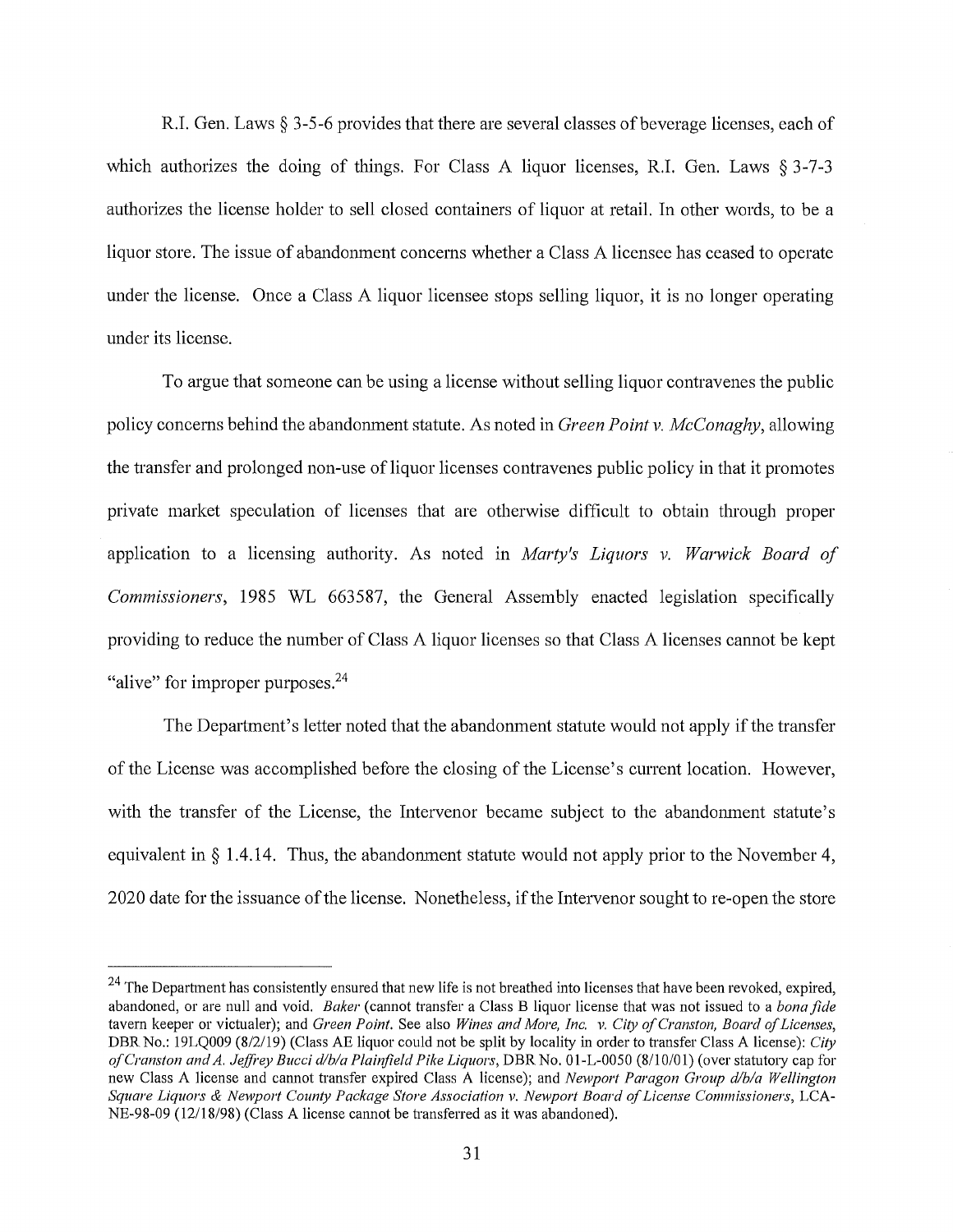at its old location (which has been sold), it could not do so as the License is null and void under § l.4.14 so does not exist to be transferred back. Nor could it claim that it could re-open the store as ifthere had never been a transfer of License due to the abandonment statute.

#### **G. Motion to Dismiss**

By motion dated January 31, 2022, the Intervenor moved to dismiss this appeal as to Oaklawn on the basis that on December 6, 2022, the Oaklawn Class A liquor license was transferred by the Board to J&J Gasbarro Oaklawn Liquors, Inc. ("Gasbarro"), a different entity with different shareholders so that it could not be substituted in as a party.

As a Class A liquor licenseholder, Oaklawn had standing to bring this appeal to the Department pursuant to R.L Gen. Laws§ 3-5-19 and R.I. Gen. Laws§ 3-7-21. Oaklawn objected to the motion but agreed that Gasbarro had purchased its assets and now was the licenseholder at that location. Oaklawn argued that Gasbarro is now the successor in interest to the Oaklawn appeal.

Under § 2.11 of 230-RICR-10-00-2 of the *Rules of Procedure for Administrative Hearings*  ("Hearing Regulation"), a party may make motions that are permissible under the Hearing Regulation and the Rhode Island Superior Court Rules of Civil Procedure. Super. R. Civ. P. 25 allows for the substitution of parties. See also Super. R. Civ. P. 21. *Carbone v. Planning Bd. of Appeal of Town of South Kingstown,* 702 A.2d 386 (R.I. 1997).

While the undersigned believes that Gasbarro might be able to be substituted for Oaklawn, it is unclear whether Oaklawn's counsel is also representing Gasbarro in such a request to substitute in Gasbarro as no separate motion has been made to substitute the parties. Whether Oaklawn is dismissed has no bearing on the outcome of this matter as there are two (2) appellants in this matter. This matter has gone to full hearing and the record has closed; otherwise, the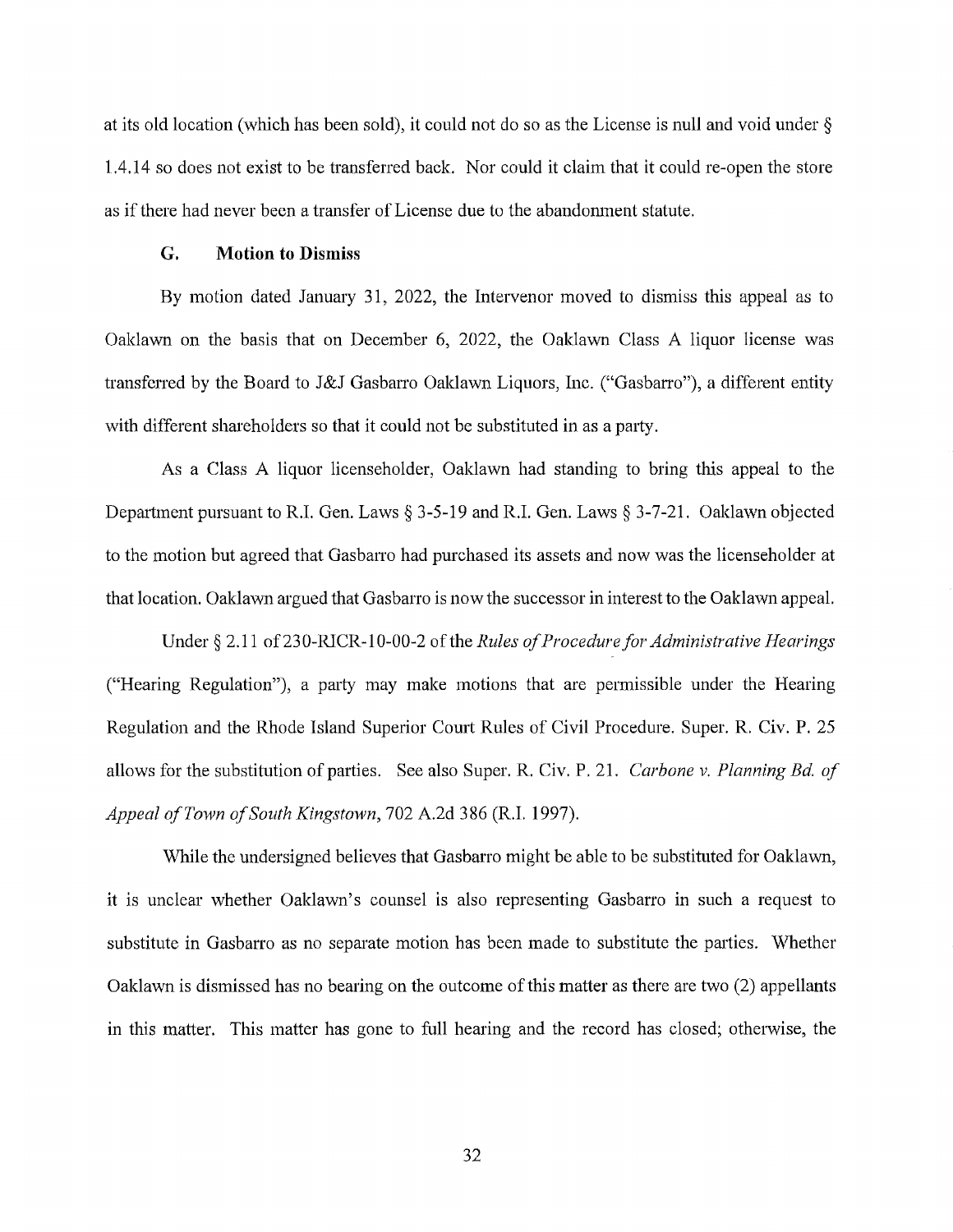undersigned would seek clarification over the status of Gasbarro's legal representation and any motion for substitution. Thus, no ruling is necessary at this time on this motion.

# **H. Conclusion**

The License was properly transferred on November 4, 2019. However, the License cannot be issued as the Intervenor did not comply with all necessary conditions for licensing within one  $(1)$  year by November 4, 2020. As the License was transferred prior to its closing is store and ceasing to operate under its license, the abandonment statute was inapplicable. Instead, the time limits of§ 1 .4.14 of the Liquor Regulation apply. Therefore, the License is null and void.

# **VI. FINDINGS OF FACT**

1. On November 4, 2019, the Board approved the location transfer of the Intervenor's Class A liquor license from 311 Warwick Avenue to the Property.

2. Said License was renewed by the Board on September 14, 2020.

3. Said License was renewed by the Board on October 4, 2021

4. Pursuant to RI. Gen. Laws § 3-7-21, the Appellants appealed the Board's decision of October 4, 2021 to renew the License to the Director of the Department.

5. A *de nova* hearing was held on February 8, 2022. The parties were represented by counsel who timely filed briefs by February 25, 2022.

6. The Intervenor had not completed its new premise at the Property by November 4, 2020.

7. The Intervenor had not complied with all necessaiy conditions for licensing by November 4, 2020.

8. The facts contained in Section IV and V are reincorporated by reference herein.

33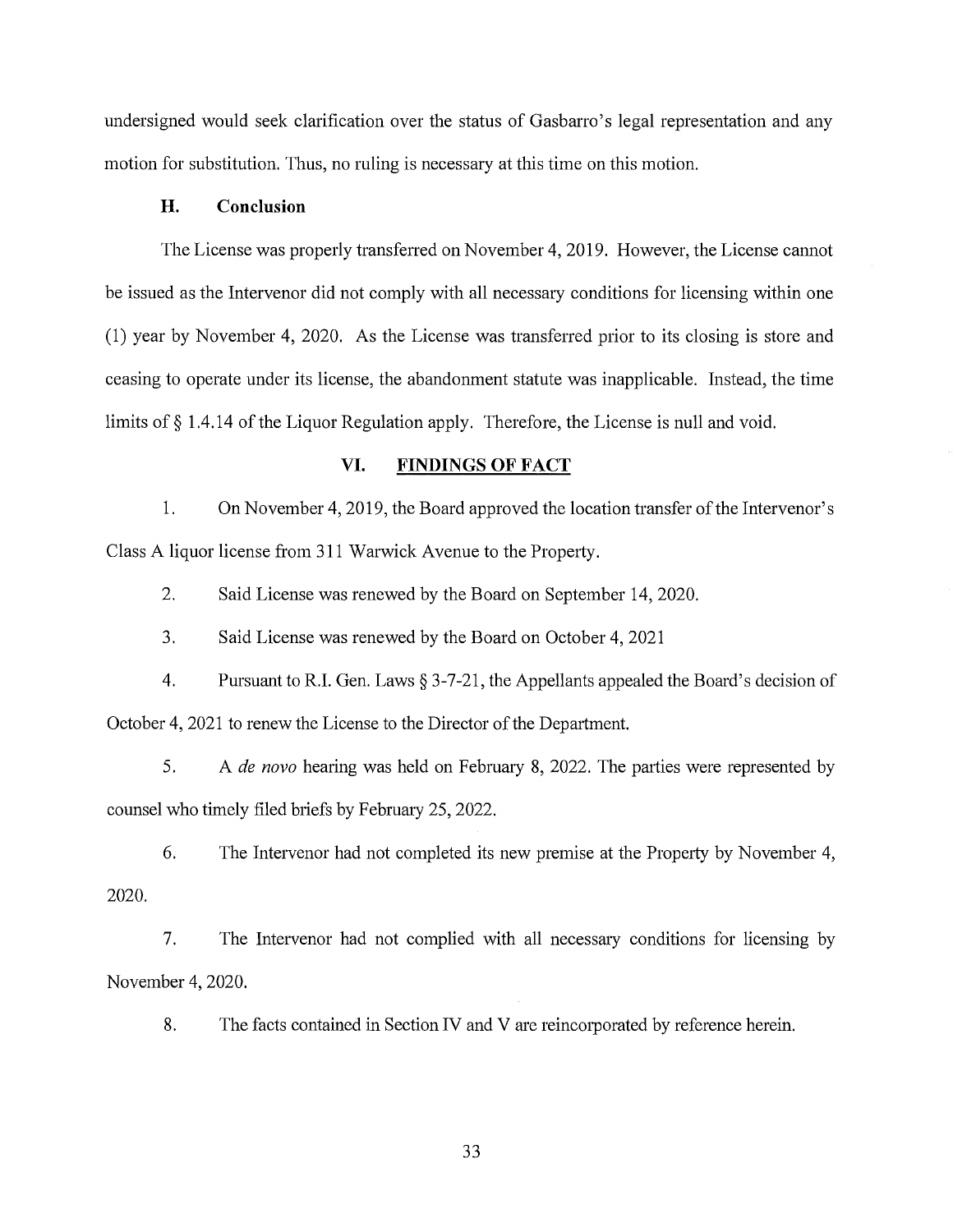### VII. CONCLUSIONS OF LAW

Based on the testimony and facts presented:

1. The Department has jurisdiction over this matter pursuant to R.I. Gen. Laws  $\S 3-7-1$ 

*et seq.,* R.I. Gen. Laws§ 42-14-1 *et seq.,* and RI. Gen. Laws§ 42-35-1 *et seq.* 

2. Pursuant to § 1.4.14 of the Liquor Regulation, the License became null and void on November 4, 2020.

### **VIII. RECOMMENDATION**

Based on the above analysis, the Hearing Officer recommends that it is found that pursuant to

§ 1.4.14 of the Liquor Regulation, the License became null and void on November 4, 2020.

Dated:  $M$ AYch 30, 2022

Z;:' *2.* ·j··=- / *\_/c,* ,, / *C:/4.,,* , \_\_ .? ... - .. --·--..

Catherine R. Warren Hearing Officer

#### **ORDER**

I have read the Hearing Officer's Decision and Recommendation in this matter, and I hereby take the following action with regard to the Decision and Recommendation:

> X X ADOPT (see attached)  $\frac{\text{X}}{\text{REIECT}}$ REJECT<br>MODIFY

Rant N. Tanner

Elizabeth M. Tanner, Esquire **Director** 

Dated: 04/14/2022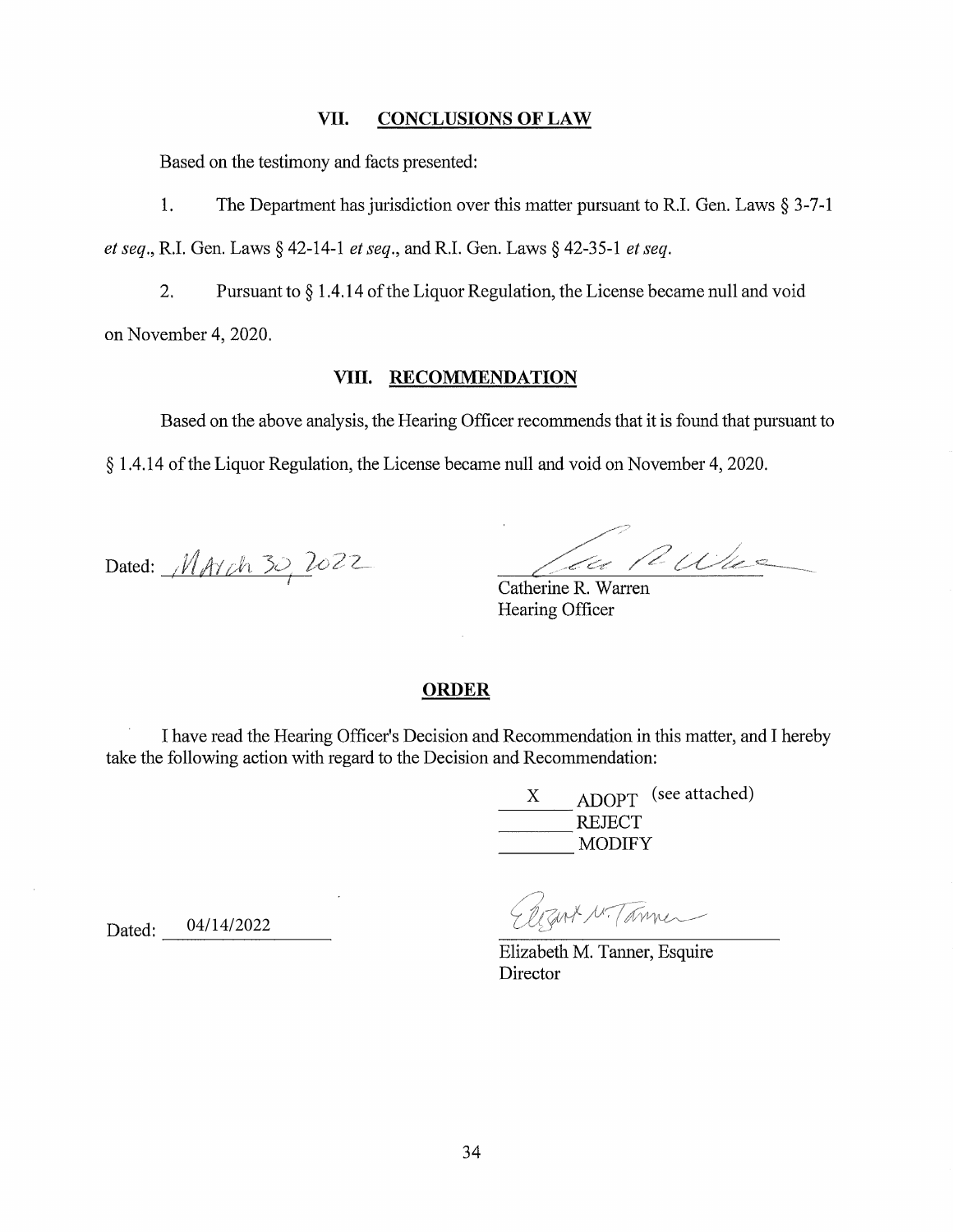#### **NOTICE OF APPELLATE RIGHTS**

**THIS DECISION CONSTITUTES A FINAL ORDER OF THE DEPARTMENT OF BUSINESS REGULATION PURSUANT TO R.I. GEN. LAWS§ 42-35-12. PURSUANT TO R.I. GEN. LAWS§ 42-35-15, THIS ORDER MAY BE APPEALED TO THE SUPERIOR COURT SITTING IN AND FOR THE COUNTY OF PROVIDENCE WITHIN THIRTY (30) DAYS OF THE MAILING DATEOF TIDS DECISION. SUCH APPEAL, IF TAKEN, MUST BE COMPLETED BYFILING A PETITION FORREVIEW IN SUPERIOR COURT. THE FILING OF THE COMPLAINT DOES NOT ITSELF STAY ENFORCEMENT OF THIS ORDER. THE AGENCY MAY GRANT, OR THE REVIEWING COURT MAY ORDER, A STAY UPON THE APPROPRIATE TERMS.**

#### **CERTIFICATION**

I hereby certify on this <u>15th</u> day of April, 2022 that a copy of the within Decision and Notice of Appellate Rights were sent by first class mail and by electronic delivery only to the following: John M. Verdecchia, Esquire, Law Office of John M. Verdecchia, 400 Reservoir Ave., Ste lC, Cranston, R.I. 02920 John.Verdecchia@verizon.net; Louis A. DeSimone, Jr., Esquire, 1554 Cranston Street, Cranston, R.I. 02889 Idatty@gmail.com; and Robert D. Murray, Esquire, Taft & McSally LLP, 21 Garden City Drive, Cranston, RI 02920 rdmurray@taftmcsally.com; and by electronic delivery to Pamela Toro, Esquire, Department of Business Regulation, Pastore Complex, 1511 Pontiac Avenue,Cranston, R.I. 02920.

Diane L. Paravisini